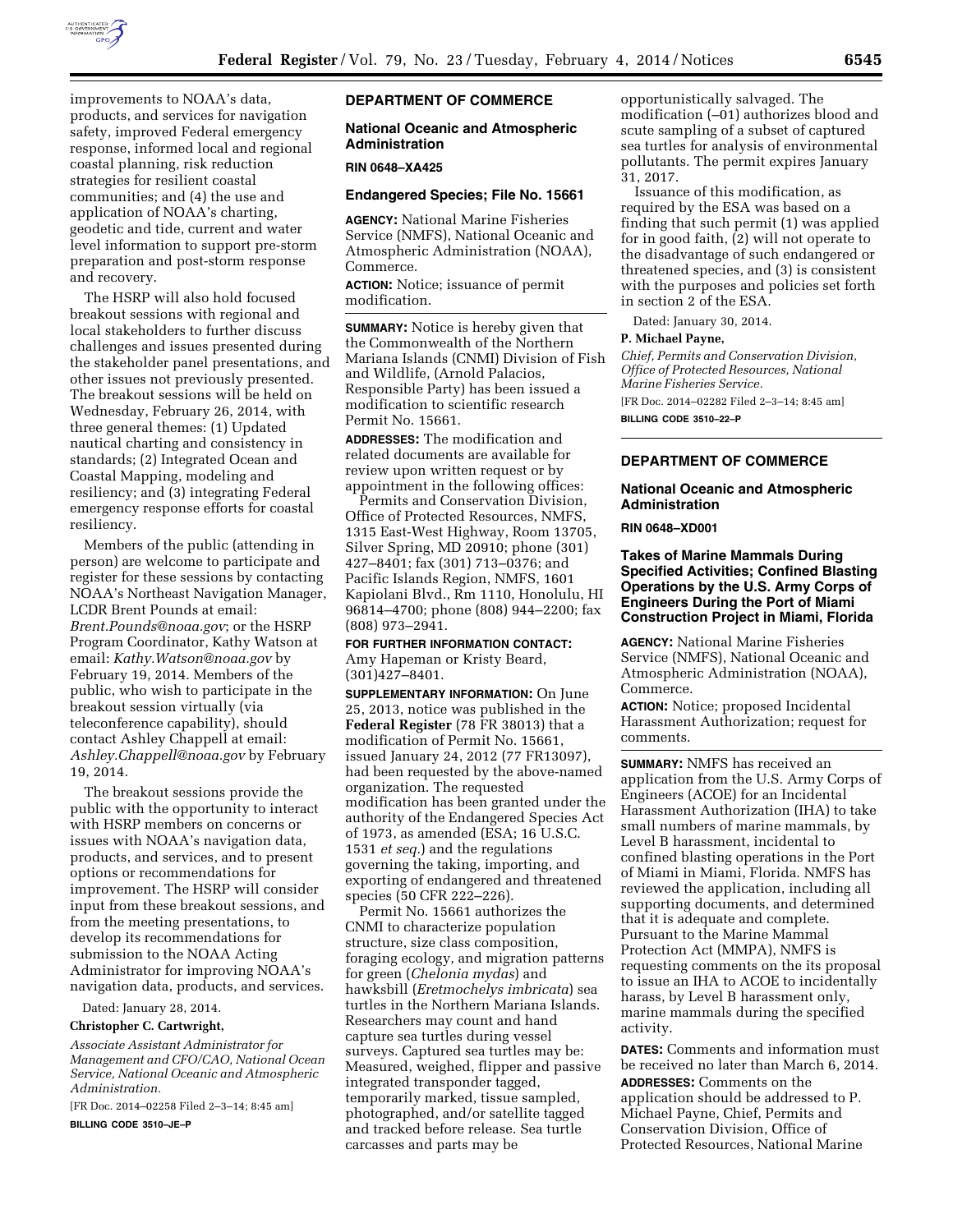Fisheries Service, 1315 East-West Highway, Silver Spring, MD 20910. The mailbox address for providing email comments is *[ITP.Goldstein@noaa.gov.](mailto:ITP.Goldstein@noaa.gov)*  NMFS is not responsible for email comments sent to addresses other than the one provided here. Comments sent via email, including all attachments, must not exceed a 10-megabyte file size.

All comments received are a part of the public record and will generally be posted to *[http://www.nmfs.noaa.gov/pr/](http://www.nmfs.noaa.gov/pr/permits/incidental.htm#applications) [permits/incidental.htm#applications](http://www.nmfs.noaa.gov/pr/permits/incidental.htm#applications)*  without change. All Personal Identifying Information (for example, name, address, etc.) voluntarily submitted by the commenter may be publicly accessible. Do not submit confidential business information or otherwise sensitive or protected information.

A copy of the application containing a list of the references used in this document may be obtained by writing to the above address, telephoning the contact listed here (see **FOR FURTHER INFORMATION CONTACT**) or visiting the internet at: *[http://www.nmfs.noaa.gov/](http://www.nmfs.noaa.gov/pr/permits/incidental.htm#applications) [pr/permits/incidental.htm#applications.](http://www.nmfs.noaa.gov/pr/permits/incidental.htm#applications)* 

This project was previously evaluated by the ACOE under an Environmental Impact Statement (EIS) and a Record of Decision (ROD) for the project was signed on May 22, 2006, which is also available at the same internet address. Documents cited in this notice may be viewed, by appointment, during regular business hours, at the aforementioned address.

# **FOR FURTHER INFORMATION CONTACT:**

Howard Goldstein or Jolie Harrison, Office of Protected Resources, NMFS, 301–427–8401.

## **SUPPLEMENTARY INFORMATION:**

#### **Background**

Section 101(a)(5)(D) of the MMPA (16 U.S.C. 1361(a)(5)(D)) directs the Secretary of Commerce (Secretary) to allow, upon request, the incidental, but not intentional, taking of small numbers of marine mammals of a species or population stock, by United States citizens who engage in a specified activity (other than commercial fishing) within a specified geographical region if certain findings are made and, if the taking is limited to harassment, a notice of a proposed authorization is provided to the public for review.

Authorization for the incidental taking of small numbers of marine mammals shall be granted if NMFS finds that the taking will have a negligible impact on the species or stock(s), and will not have an unmitigable adverse impact on the availability of the species or stock(s) for subsistence uses (where relevant). The

authorization must set forth the permissible methods of taking, other means of effecting the least practicable adverse impact on the species or stock and its habitat, and requirements pertaining to the mitigation, monitoring and reporting of such takings. NMFS has defined ''negligible impact'' in 50 CFR 216.103 as ''. . . an impact resulting from the specified activity that cannot be reasonably expected to, and is not reasonably likely to, adversely affect the species or stock through effects on annual rates of recruitment or survival.''

Section 101(a)(5)(D) of the MMPA established an expedited process by which citizens of the United States can apply for an authorization to incidentally take small numbers of marine mammals by harassment. Section 101(a)(5)(D) of the MMPA establishes a 45-day time limit for NMFS' review of an application followed by a 30-day public notice and comment period on any proposed authorizations for the incidental harassment of small number of marine mammals. Within 45 days of the close of the public comment period, NMFS must either issue or deny the authorization.

Except with respect to certain activities not pertinent here, the MMPA defines ''harassment'' as:

any act of pursuit, torment, or annoyance which (I) has the potential to injure a marine mammal or marine mammal stock in the wild [Level A harassment]; or (ii) has the potential to disturb a marine mammal or marine mammal stock in the wild by causing disruption of behavioral patterns, including, but not limited to, migration, breathing, nursing, breeding, feeding, or sheltering [Level B harassment].

### 16 U.S.C. 1362(18).

### **Summary of Request**

On November 15, 2013, NMFS received a letter from the ACOE, requesting an IHA. The requested IHA would authorize the take, by Level B (behavioral) harassment, of small numbers of Atlantic bottlenose dolphins (*Tursiops truncatus*) incidental to confined blasting operations in the Miami Harbor, Port of Miami, in Miami-Dade County, Florida. The IHA application was considered adequate and complete on November 26, 2013. NMFS issued an IHA to the ACOE on July 31, 2012 (77 FR 49278, August 15, 2012) for the same activities from March 15, 2013 to March 14, 2014 and the ACOE complied with the mitigation and monitoring requirements in the IHA. The ACOE plans to conduct four components as part of the project in Miami Harbor (see Figure 1 of the

ACOE's IHA application for a map and more details). These components are:

(1) Widening of Cut 1 and deepening of Cut 1 and Cut 2; (2) Adding a turn widener and

deepening at the southern intersection of Cut 3 within Fisherman's Channel; (3) Widening and deepening the

Fisher Island Turning Basin; and

(4) Expanding the Federal Channel and Port of Miami berthing areas in Fisherman's Channel and the Lummus Island Turning Basin.

The construction would likely be completed using a combination of mechanical dredge (i.e., a clamshell or backhoe), cutterhead dredge, and rock pre-treatment by confined blasting. The dredging would remove approximately 5,000,000 cubic yards (3,822,774.3 cubic meters [m3]) of material from the harbor. Material removed from the dredging would be placed in Miami Harbor Ocean Dredged Material Disposal Site, or used to construct seagrass and reef mitigation projects.

The confined blasting is planned to take place beginning during the spring of 2014 (March 2014), and is expected to take up to 24 months in Miami, Florida. Additional information on the construction project is contained in the application, which is available upon request (see **ADDRESSES**). Confined blasting means that the shots would be ''confined'' in the rock with stemming that prevents the explosive energy from going upward from the hole into the water column, and forces it to go laterally into the surrounding rock. In confined blasting, each charge is placed in a hole drilled in the rock approximately 5 to 10 feet (ft) (1.5 to 3.1 meters [m]) deep; depending on how much rock needs to be broken and the intended project depth. The hole is then capped with an inert material, such as crushed rock. A charge is the total weight of the explosives to be detonated during a blast. This can also be broken down into the weight of the individual delays. This process is referred to as ''stemming the hole'' (see Figure 6 and 7 of the ACOE's application).

# **Description of the Proposed Specified Activities**

The ACOE proposes to deepen and widen the Federal channels at Miami Harbor, Port of Miami, in Miami-Dade County, Florida. The recommended plan (Alternative 2 of the Environmental Impact Statement [EIS]) includes four components:

(1) Widen the seaward portion of Cut 1 from 500 to 800 ft (152.4 to 243.8 m) and deepen Cut 1 and Cut 2 from a project depth of  $-44$  to  $-52$  ft (13.4 to 15.9 m);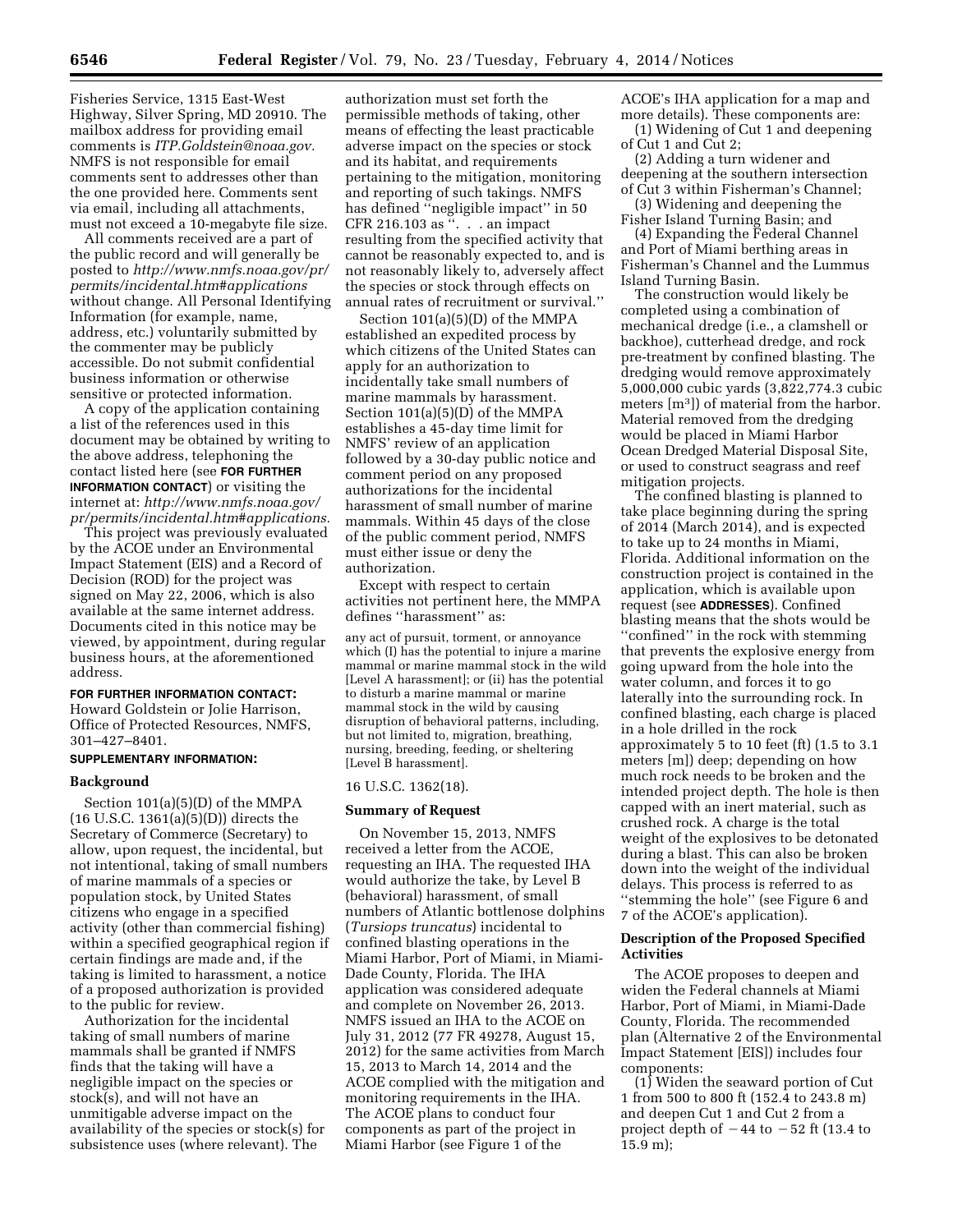(2) Add a turn widener at the southern intersection of Cut 3 within Fisherman's Channel and deepen to a project depth of  $-50$  ft ( $-15.2$  m);

(3) Increase the Fisher Island Turning Basin from 1,200 to 1,500 ft (365.8 to 457.2 m), truncate the northeast section of the turning basin to minimize seagrass impacts, and deepen from  $-42$ ft  $(-12.8 \text{ m})$  to a project depth of  $-50$ ft; and

(4) Expand the Federal Channel and Port of Miami berthing areas in Fisherman's Channel and in the eastern end of the Lummus Island Turning Basin (LITB) by 60 ft (18.3 m) to the south for a total of a 160 ft (48.8 m) wide berthing area and would be deepened from  $-42$  ft to a project depth of  $-50$ ft. The Federal Channel would be widened 40 ft (12.2 m) to the south, for a 100 ft (30.5 m) total width increase in Fisherman's Channel. This component (referred to as Component 5 in the ACOE's IHA application) would deepen Fisherman's Channel and the LITB from  $-42$  ft to a project depth of  $-50$  ft. See Figure 1 of ACOE's IHA application for a map of the proposed project's components.

Disposal of the estimated five million cubic yards of dredged material would occur at up to three disposal sites (seagrass mitigation area, offshore artificial reef mitigation areas, and the Miami Offshore Dredged Material Disposal Site). This project was previously evaluated under an Environmental Impact Statement (EIS) titled ''Miami Harbor Miami-Dade County, Florida Navigation Study, Final General Reevaluation Report and Environmental Impact Statement,'' prepared under the National Environmental Policy Act, and a Record of Decision for the project was signed on May 22, 2006. The original proposed project included six components, two of which (components four and six) have been removed. The EIS provides a detailed explanation of project location as well as all aspects of project implementation. It is also available online for public review at: *[http://](http://www.saj.usace.army.mil/Divisions/Planning/Branches/Environmental/DOCS/OnLine/Dade/MiamiHarbor/NAV_STUDY_VOL-1_MIAMI.pdf) [www.saj.usace.army.mil/Divisions/](http://www.saj.usace.army.mil/Divisions/Planning/Branches/Environmental/DOCS/OnLine/Dade/MiamiHarbor/NAV_STUDY_VOL-1_MIAMI.pdf) [Planning/Branches/Environmental/](http://www.saj.usace.army.mil/Divisions/Planning/Branches/Environmental/DOCS/OnLine/Dade/MiamiHarbor/NAV_STUDY_VOL-1_MIAMI.pdf) [DOCS/OnLine/Dade/MiamiHarbor/](http://www.saj.usace.army.mil/Divisions/Planning/Branches/Environmental/DOCS/OnLine/Dade/MiamiHarbor/NAV_STUDY_VOL-1_MIAMI.pdf) NAV*\_*STUDY*\_*VOL-1*\_*[MIAMI.pdf](http://www.saj.usace.army.mil/Divisions/Planning/Branches/Environmental/DOCS/OnLine/Dade/MiamiHarbor/NAV_STUDY_VOL-1_MIAMI.pdf)*.

To achieve the deepening of the Miami Harbor from the existing depth of  $-45$  ft ( $-13.7$  m) to project depth of  $-52$  ft, pretreatment of some of the rock areas may be required using confined underwater blasting, where standard construction methods are unsuccessful due to the hardness of the rock. The ACOE has used two criteria to determine which areas are most likely to need confined blasting for the Miami

Harbor expansion: (1) areas documented by core borings to contain hard and/or massive rock; and (2) areas previously blasted in the harbor during the 2005 confined blasting and dredging project.

The duration of the confined blasting is dependent upon a number of factors including hardness of rock, how close the drill holes are placed, and the type of dredging equipment that would be used to remove the pretreated rock. Without this information, an exact estimate of how many confined ''blast days'' would be required for the project cannot be determined. The harbor deepening project at Miami Harbor in 2005 to 2006 estimated between 200 to 250 days of confined blasting with one shot per day (a blast day) to pre-treat the rock associated with that project; however, the contractor completed the project in 38 days with 40 confined blasts. A shot, or blast, is an explosion made up of a group of blast holes set in a pattern referred to as a blast array that are detonated all at once or in a staggered manner with delays between them. A blast hole is the hole drilled into the bottom substrate that would be filled with explosives, capped with stemming, and detonated.

The upcoming expansion at Miami Harbor estimates a maximum of 600 blast days for the entire multi-year project footprint. The ACOE estimates a maximum number of 313 blast days for the duration of this IHA (i.e., 365 days in a year minus 52 Sundays [no confined blasting is allowed on Sundays due to local ordinances]). A blast day is defined as one confined blast event/day. A blast event is made up of all the actions during a shot, this includes the Notice of Project Team and Local Authorities, which occurs two hours before the blast is detonated, through the end of the protected species watch, which last 30 minutes after the blast detonation. A typical blast timeline consists of: Notice to Project Team and Local Authorities (T minus 2 hours), protected species watch begins (T minus 1 hour), Notice to Mariners (channel closes, T minus 15 minutes), fish scare (T minus 1 minute), blast detonation, all clear signal (T plus 5 minutes), protected species watch ends (T plus 30 minutes), and delay capsule—if an animal is observed in either the danger or safety zones, the blast is delayed to monitor the animal until it leaves, on its own volition, from both the danger and safety zones (can occur between T minus 1 hour and detonation). There may be more than one confined blast event in a calendar day. While confined blasting events would occur only during daylight hours, typically six days a week. Other operations associated with

the action (i.e., dredging activities) would take place 24 hours a day, typically seven days a week. Confined blasting activities normally would not take place on Sundays due to local ordinances. The contractor may drill the blast array (i.e., to physically drill the holes in the substrate to be removed in the pattern designed by the blasting engineer to remove the rock in the manner he/she needs to achieve the needed results) at night and then blast after at least two hours after sunrise (1 hour, plus one hour of monitoring). After detonation of the first explosive array, a second array may be drilled and detonated before the one-hour before sunset prohibition is triggered. An explosive array is the pattern of blast holes drilled into the bottom substrate that would be fractured by the blast detonation.

In May 2013, the ACOE awarded the contract to the Great Lakes Dock and Dredge Company, the firm that completed the previous blasting and dredging at Miami Harbor in 2005 to 2006. The current contract was split into three portions, a base bid, which includes the Outer Entrance Channel (Cuts 1 and 2 in Figure 1) as well as construction of the artificial reefs and seagrass mitigation areas; Option A includes Fisherman's Channel and the Inner Entrance Channel inside the jetties, as well as the Port of Miami's berthing areas and Option B includes the Fisher Island Turning Basin (Cut 3). Although a contractor has been selected, per the contract specifications, the contractor does not have to prepare the contractor-developed confined blasting plan no less than 30 days prior to blasting activities begin. This plan specifically identifies the number of holes that would be drilled, the amount of explosives that would be used for each hole, the number of confined blasts per day (usually no more than two per a day) or the number of days the construction is anticipated to take to complete. Although the blasting plan has not been provided to the ACOE, the contractor has identified a more specific timeframe for the blasting to occur. Blasting in the base bid would be conducted between March and June 2014. Because Options A and B have not been exercised, the blasting in these areas has not been scheduled. The ACOE is required to have all authorizations and permits completed (including the possession of an IHA) prior to the request for proposal and advertising the contract, per the Competition in Contracting Act, and the Federal Acquisition Regulations. When possible, the ACOE has made reasonable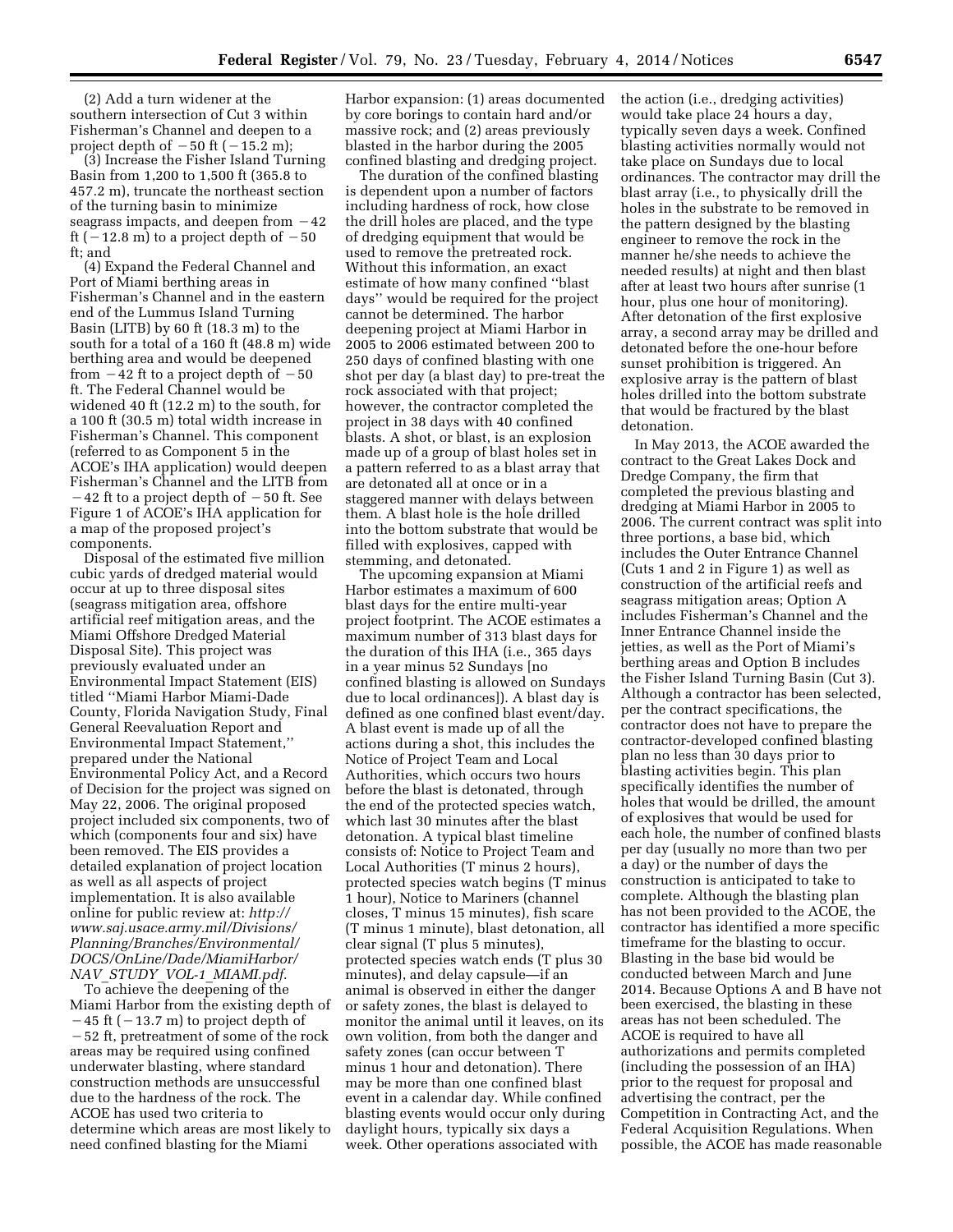estimates of the bounds based on previous similar projects that have been conducted by the ACOE here and at other locations. NMFS supports the ACOE's use of the worst-case scenarios to estimate confined blasting activities and associated potential impacts.

Drill holes are small in diameter (typically 2 to 4 in [5.1 to 10.2 cm] in diameter) and only 5 to 10 ft (1.5 to 3.1 m) deep, drilling activities take place for a short time duration, with no more than three holes being drilled at the same time (based on the current drillrigs available in the industry that range from one to three drills). During the 2005 confined blasting event, dolphins were seen near the drill barge during drilling events and the ACOE did not observe avoidance behavior. No measurements associated with noise from drilling small blast holes have been recorded. The ACOE does not expect incidental harassment from drilling operations and is not requesting take associated with this activity. The ACOE is collecting data regarding noise from drilling activities associated with confined blasting activities in an effort to increase the available knowledge concerning confined underwater blasting and all its related component elements.

Although the ACOE does not have a specific contractor-provided confined blasting plan, the ACOE developed plans and specifications for the project that direct the contractor to do certain things in certain ways and are basing these plans and specifications on the previous deepening project in Miami Harbor (construction was conducted in 2005 to 2006).

The previous ACOE project in Miami Harbor required a maximum weight of explosives used in each delay of 376 pounds (lb) (170.6 kilograms [kg]) and the contractors blasted once or twice daily from June 25 to August 25, 2005, for a total of 40 individual blasts in 38 days of confined blasting. The 2005 project, which utilized confined blasting, was limited to Fisherman's Channel and the Dodge-Lummus Island Turning Basin (see Figure 2 of ACOE's IHA application, which shows the confined blasting footprint for the 2005 project), whereas the project described in the ACOE's application includes Fisherman's Channel, Dodge-Lummus Island Turning Basin, Fisher Island Turning Basin, and Inner and Outer Entrance Channel. This larger area would result in more confined blasting for this project than was completed in 2005, as it includes areas not previously blasted in 2005.

A copy of the **Federal Register** notice of issuance for the IHA from 2003 (68

FR 32016, May 29, 2003), the IHA renewal from 2005 (70 FR 21174, April 25, 2005), and the final biological monitoring report from the ACOE's Miami Harbor Phase II project (completed in 2006) was provided as part of the ACOE's 2012 application (and attached to the current application) and available on NMFS's Web site at: *[http://www.nmfs.noaa.gov/pr/permits/](http://www.nmfs.noaa.gov/pr/permits/incidental.htm#iha) [incidental.htm#iha](http://www.nmfs.noaa.gov/pr/permits/incidental.htm#iha)*. For the new construction at Miami Harbor, the ACOE expects the project may take up to two calendar years (March 2014 through June 2015), and the ACOE would seek subsequent renewals of this IHA after issuance, with sufficient time to prevent any delay to the project.

For the proposed deepening at Miami Harbor, the ACOE has consulted with blasting industry experts and believes, based on the rock hardness and composition at Miami Harbor, a maximum charge weight per delay of 450 lbs (204.1 kg) should be expected. The minimum charge weight would be 10 lbs (4.5 kg). A delay is a period of time (in milliseconds) between small detonations that are part of the total charge weight of the entire detonation.

The focus of the confined blasting work at the Miami Harbor is to pre-treat the massive limestone formation that makes up the base of Miami Harbor prior to removal by a dredge utilizing confined blasting, meaning the explosive shots would be ''confined'' in the rock. Typically, each blast array is set up in a square or rectangle area divided into rows and columns (see Figures 3, 4, and 5 in the ACOE's IHA application). A typical blast array is 10 holes long by 4 holes wide with holes being spaced 40 ft (12.2 m) apart covering an area of  $4,000$  ft<sup>2</sup> (371.6 m<sup>2</sup>). Blast arrays near bulkheads can be longlinear feature of one-hole wide by 8 or 10 holes long (see Figure 4 of the IHA application).

In confined blasting, each charge is placed in a hole drilled in the rock approximately 5 to 10 ft (1.5 to 3.0 m) deep; depending on how much rock needs to be broken and the intended project depth. The hole is then capped with an inert material, such as crushed rock. This process is referred to as ''stemming the hole'' (see Figure 6 and 7 of ACOE's IHA application; each bag as shown contains approximate volume of material used per discharge). The ACOE used this technique previously at the Miami Harbor Phase II project in 2005. NMFS issued an IHA for that operation on May 22, 2003 (68 FR 32016, May 29, 2003) and renewed the IHA on April 19, 2005 (70 FR 21174, April 25, 2005).

For the Port of Miami expansion project (Miami Harbor Phase II) that used confined blasting as a pretreatment technique, the stemming material was angular crushed rock. (Stemming is the process of filling each borehole with crushed rock after the explosive charge has been placed. After the blasting charge has been set, then the chain of explosives within the rock is detonated. A chain of explosives refers to all of the detonations within the blast array, without regard to how many holes are in the array. They would detonate within milliseconds of each other. Stemming reduces the strength of the outward pressure wave produced by blasts.) The optimum size of stemming material is material that has an average diameter of approximately 0.05 times the diameter of the blast-hole. The selected material must be angular to perform properly (Konya, 2003). For the ACOE's project, specifications have been prepared by the geotechnical branch of the Jacksonville District and are the same as those completed during the Miami Harbor Phase II project.

The specifications for any construction utilizing the confined blasting for the deepening of Miami Harbor would have similar stemming requirements as those that were used for the Miami Harbor Phase II project in 2005 to 2006. The length of stemming material would vary based on the length of the hole drilled, however a minimum of two 2-ft (0.6 m) walls would be included in the project specific specifications. Studies have shown that stemmed blasts have up to a 60 to 90 percent decrease in the strength of the pressure wave released, compared to open water blasts of the same charge weight (Nedwell and Thandavamoorthy, 1992; Hempen *et al.,* 2005; Hempen *et al.,* 2007). However, unlike open water (unconfined) blasts (see Figure 8 of ACOE's IHA application), very little peer-reviewed research exists on the effects that confined blasting can have on marine animals near the blast (Keevin *et al.,* 1999). The visual evidence from a typical confined blast is shown in Figure 9 of ACOE's IHA application.

In confined blasting, the detonation is conveyed from the drill barge to the primer and the charge itself by Primacord and Detaline. These are used to safely fire the blast from a distance to ensure human safety from the blast. The Primacord and Detaline used on this project have a specific grain weight, and they burn like a fuse. They are not electronic. The time delay from activation to detonation of the charge is less than one second.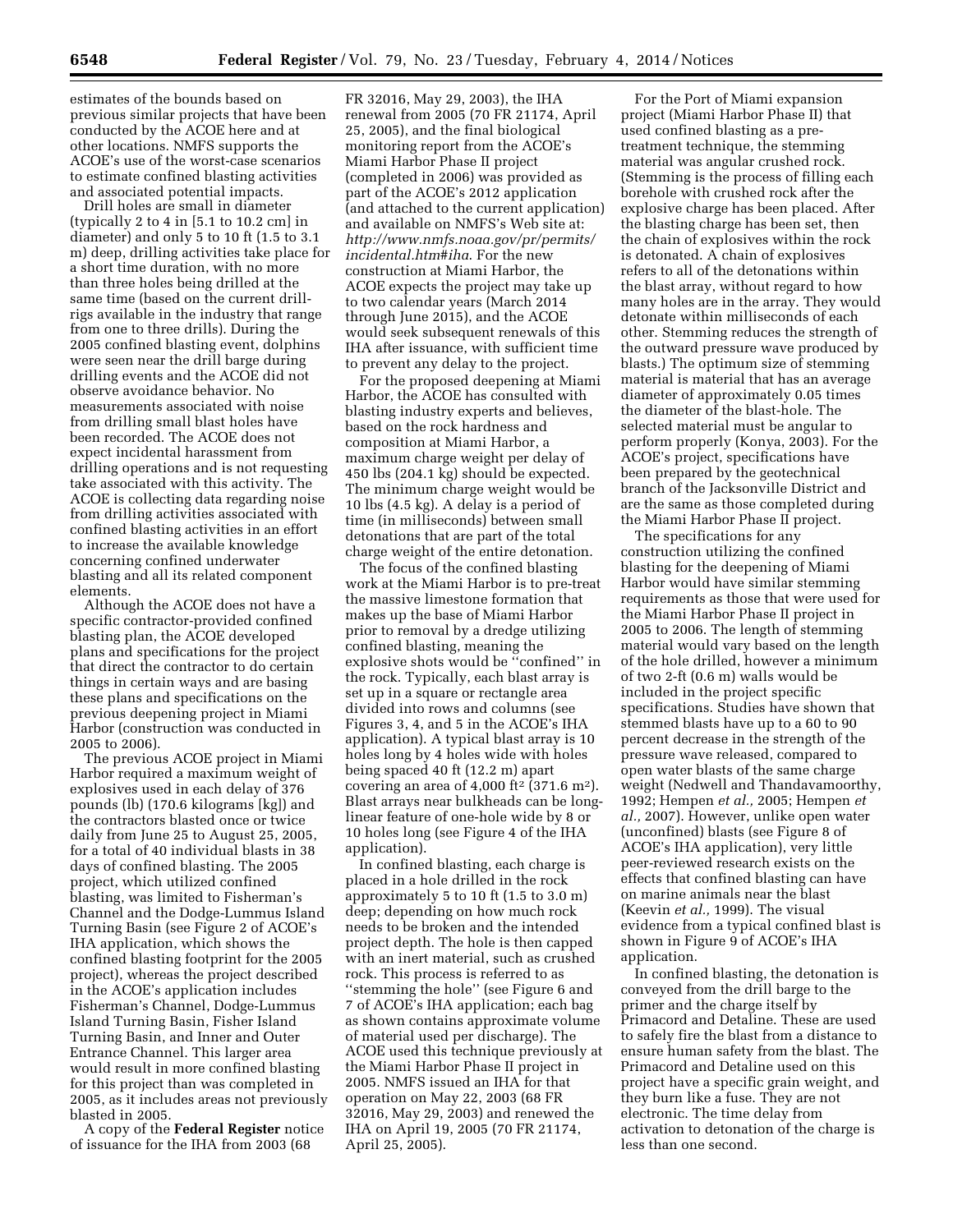To estimate the maximum poundage of explosives that may be utilized for this project, the ACOE has reviewed previous confined blasting projects, including San Juan Harbor, Puerto Rico in 2000, and Miami Harbor, Florida in 2005. Additional data was also reviewed from the New York Harbor deepening project (ACOE, 2004 and Keevin *et al.,*  2005) and the Wilmington Harbor project (Settle *et al.,* 2002). The San Juan Harbor and 2005 Miami Harbor projects are most similar to the existing project in general environment, hardness/ massiveness of rock, and species composition. The San Juan Harbor project's heaviest confined blast event using explosives was 375 lbs (170.1 kg) per delay and in Miami it was 376 lbs (170.6 kg) per delay. Based on discussion with the ACOE's geotechnical engineers, it is expected that the maximum weight of delays for Miami Harbor would be larger since the rock is deeper, and expected to be harder and massive, in comparison to the previous two blasting projects.

Based upon industry standards and ACOE Safety & Health Regulations, the confined blasting program would follow these operating guidelines:

• The weight of explosives to be used in each confined blast would be limited to the lowest poundage of explosives that can adequately break the rock.

• Drill patterns (i.e., holes in the array) are restricted to a minimum of 8 ft (2.4 m) separation from a loaded hole.

• Hours of confined blasting are restricted from two hours after sunrise to one hour before sunset to allow for adequate observation of the project area for marine mammals.

• Selection of explosive products and their practical application method must address vibration and air blast (overpressure) control for protection of existing structures and marine wildlife.

• Loaded blast holes would be individually delayed to reduce the maximum lbs per delay at point detonation, which in turn would reduce the mortality radius.

• The blast design would consider matching the energy in the ''work effort'' of the borehole to the rock mass or target for minimizing excess energy vented into the water column or hydraulic shock.

• Delay timing adjustments with a minimum of 8 milliseconds (ms) between delay detonations to stagger the blast pressures and prevent cumulative addition of pressures in the water.

### *Test Blast Program*

Prior to implementing a construction blasting program, a test blast program would be completed. The test blast

program would have all the same protective monitoring and mitigation measures in place for protected species as blasting operations for construction purposes. The purpose of the test blast program is to demonstrate and/or confirm the following:

• Drill boat capabilities and production rates;

• Ideal drill pattern for typical boreholes;

• Acceptable rock breakage for excavation;

• Tolerable vibration level emitted;

• Directional vibration; and

• Calibration of the environment. The test blast program begins with a single range of individually delayed holes and progresses up to the maximum production blast intended for use. The test blast program would take place in the project area and would count toward the pre-treatment of material, since the blasts of the test blast program would be cracking rock. Each test blast is designed to establish limits of vibration and air blast overpressure, with acceptable rock breakage for excavation. The final test event simulates the maximum explosive detonation as to size, overlying water depth, charge configuration, charge separation, initiation methods, and loading conditions anticipated for the typical production blast.

The results of the test blast program would be formatted in a regression analysis with other pertinent information and conclusions reached. This would be the basis for developing a completely engineered procedure for the construction blasting plan.

During the test blast program, the following data would be used to develop a regression analysis:

• Distance:

• Pounds per delay;

• Peak particles velocities (Threshold Limit Value [TVL]);

- Frequencies (TVL);
- Peak vector sum; and
- Air blast, overpressure.

As part of the development of the protected species monitoring and mitigation protocols, which would be incorporated into the plans and specification for the project, ACOE would continue to coordinate with the resource agencies and nongovernmental organizations (NGOs) to address concerns and potential impacts associated with the use of blasting as a construction technique.

Additional details regarding the proposed confined blasting and dredging project can be found in the ACOE's IHA application and EIS. The EIS can also be found online at: *[http://www.nmfs.noaa.gov/pr/permits/](http://www.nmfs.noaa.gov/pr/permits/incidental.htm#applications) [incidental.htm#applications](http://www.nmfs.noaa.gov/pr/permits/incidental.htm#applications)*.

# **Description of the Proposed Dates, Duration, and Specified Geographic Region**

At this time the ACOE has not been provided a blasting plan; however, the contractor has identified a more specific timeframe for the blasting to occur within the Port of Miami. Because Options A and B have not been exercised, the blasting in these areas have not been scheduled. As soon as the options are exercised and confined blasting scheduled, ACOE would notify NMFS. The current IHA expires on March 14, 2014. The ACOE's contractor would have begun confined blasting the week prior to this expiration and to ensure no loss of time or slip in the schedule, the ACOE requests the new IHA be issued prior to the expiration of the existing IHA. The ACOE requested that the first IHA be issued by the end of July 2012, with an effective date of March 15, 2013, to allow for the advertisement of the contract for construction in 2012; award the contract and provide the NTP to be selected in 2013 to the selected contractor, resulting in construction work beginning in March 2014. The proposed construction activities are expected to last about to 24 months and at this time, it is possible that confined blasting could take place at any time during construction. The ACOE also notes that multiple IHAs (up to three, at least one additional IHA after 2014 to 2015) would be needed and requested for this project due to the project duration.

The proposed confined blasting activities would be limited to waters shallower than 60 ft (18.3 m) and located entirely on the continental shelf and would not take place seaward of the outer reef. The specified geographic area of the construction would be within the boundaries of the Port of Miami, in Miami, Florida (see Figure 11 of the ACOE's IHA application). The Port of Miami is an island facility consisting of 518 upland acres and is located in the northern portion of Biscayne Bay in South Florida. The City of Miami is located on the west side of the Biscayne Bay; the City of Miami Beach is located on an island on the northeast side of Biscayne Bay, opposite of Miami. Both cities are located in Miami-Dade County, Florida, and are connected by several causeways crossing the bay. The Port of Miami is the southernmost major port on the Atlantic Coast. The Port of Miami's landside facilities are located on Dodge-Lummus Island, which has a GPS location 25°46′05″ North 80°09′40″ West. See Figure 11 of the ACOE's IHA application for more information on the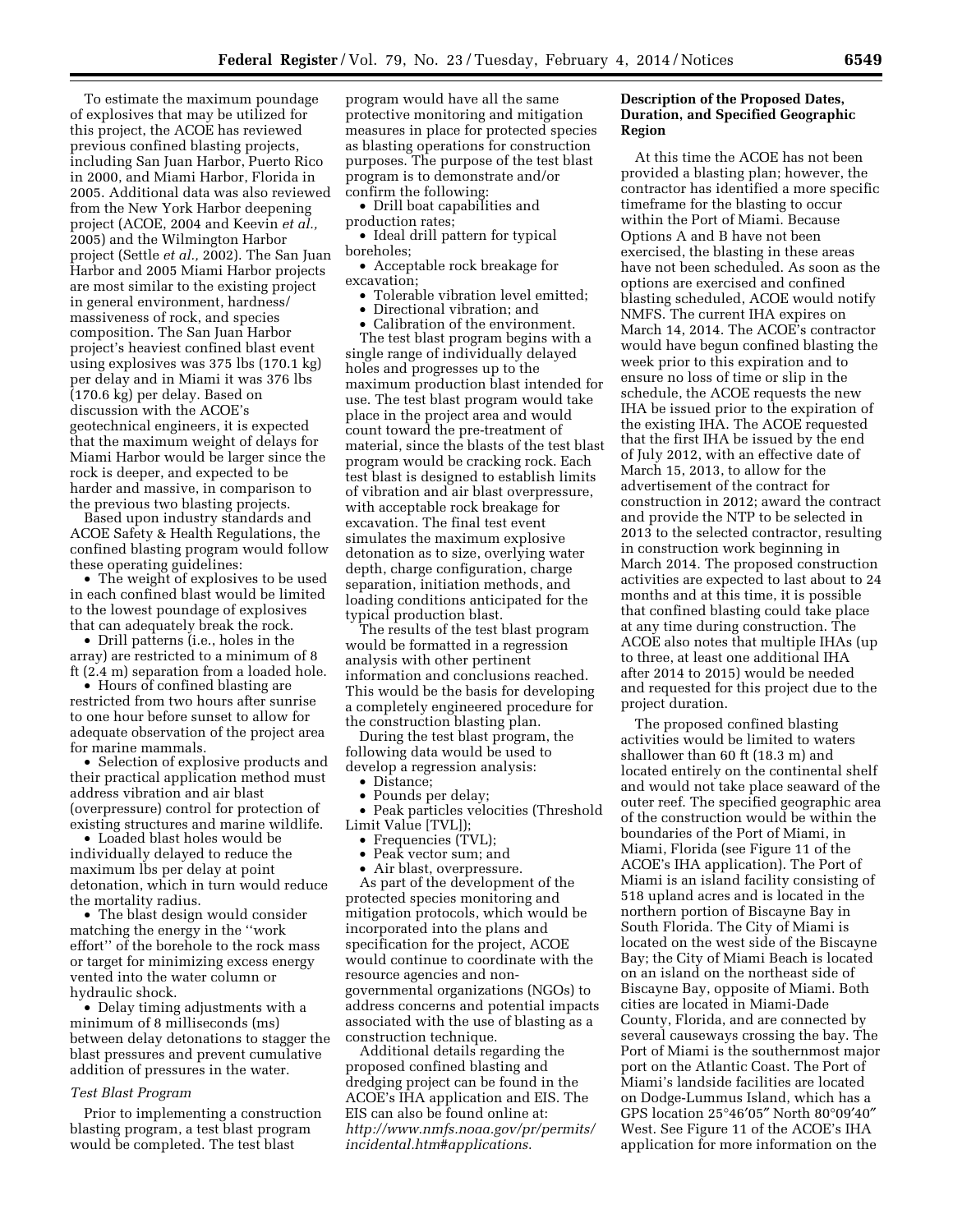location of the project area in the Port of Miami.

# **Description of Marine Mammals in the Area of the Proposed Specified Activity**

Several cetacean species and a single species of sirenian are known to or could occur in the Miami Harbor action area and off the Southeast Atlantic coastline (see Table 1 below). Species listed as endangered under the U.S.

Endangered Species Act (ESA), includes the humpback (*Megaptera novaeangliae*), sei (*Balaenoptera borealis*), fin (*Balaenoptera physalus*), blue (*Balaenoptera musculus*), North Atlantic right (*Eubalaena glacialis*), and sperm (*Physeter macrocephalus*) whale, and West Indian (Florida) manatee (*Trichechus manatus latirostris*). The marine mammals that occur in the Atlantic Ocean off the U.S. southeast

coast belong to three taxonomic groups: mysticetes (baleen whales), odontocetes (toothed whales), and sirenians (the manatee). The West Indian manatee in Florida and U.S. waters is managed under the jurisdiction of the USFWS and therefore is not considered further in this analysis.

Table 1 below outlines the marine mammal species and their habitat in the region of the proposed project area.

# TABLE 1—THE HABITAT AND CONSERVATION STATUS OF MARINE MAMMALS INHABITING THE PROPOSED PROJECT AREA IN THE ATLANTIC OCEAN OFF THE U.S. SOUTHEAST COAST

| Species                                                                                                                                                                                                                                                                                                                                                                                                                                                                                                                                                                                                                            | Habitat                                                                                                                                                                       | ESA <sup>1</sup>                   | MMPA <sup>2</sup>                                                                                                                                                                                                  |  |  |  |
|------------------------------------------------------------------------------------------------------------------------------------------------------------------------------------------------------------------------------------------------------------------------------------------------------------------------------------------------------------------------------------------------------------------------------------------------------------------------------------------------------------------------------------------------------------------------------------------------------------------------------------|-------------------------------------------------------------------------------------------------------------------------------------------------------------------------------|------------------------------------|--------------------------------------------------------------------------------------------------------------------------------------------------------------------------------------------------------------------|--|--|--|
| <b>Mysticetes</b>                                                                                                                                                                                                                                                                                                                                                                                                                                                                                                                                                                                                                  |                                                                                                                                                                               |                                    |                                                                                                                                                                                                                    |  |  |  |
| North Atlantic right whale (Eubalaena glacialis)<br>Humpback whale (Megaptera novaeangliae)                                                                                                                                                                                                                                                                                                                                                                                                                                                                                                                                        | Coastal and shelf<br>Pelagic, nearshore waters,<br>and banks.                                                                                                                 |                                    | D.<br>D.                                                                                                                                                                                                           |  |  |  |
| Bryde's whale (Balaenoptera brydei)<br>Minke whale (Balaenoptera acutorostrata)<br>Blue whale (Balaenoptera musculus)<br>Sei whale (Balaenoptera borealis)<br>Fin whale (Balaenoptera physalus)                                                                                                                                                                                                                                                                                                                                                                                                                                    | Pelagic and coastal<br>Shelf, coastal, and pelagic<br>Pelagic and coastal<br>Primarily offshore, pelagic<br>Slope, mostly pelagic                                             |                                    | NC.<br>NC.<br>D.<br>D.<br>D.                                                                                                                                                                                       |  |  |  |
|                                                                                                                                                                                                                                                                                                                                                                                                                                                                                                                                                                                                                                    | <b>Odontocetes</b>                                                                                                                                                            |                                    |                                                                                                                                                                                                                    |  |  |  |
| Sperm whale (Physeter macrocephalus)<br>Cuvier's beaked whale (Ziphius cavirostris)<br>Gervais'<br>beaked<br>whale<br>(Mesoplodon<br>europaeus).<br>True's beaked whale (Mesoplodon mirus)<br>whale<br>Blainville's<br>beaked<br>(Mesoplodon<br>densirostris).<br>Dwarf sperm whale (Kogia sima)<br>Pygmy sperm whale (Kogia breviceps)<br>Short-finned<br>pilot<br>whale<br>(Globicephala<br>macrorhynchus).<br>False killer whale (Pseudorca crassidens)<br>Mellon-headed whale (Peponocephala electra)<br>Pygmy killer whale (Feresa attenuata)<br>Risso's dolphin (Grampus griseus)<br>Bottlenose dolphin (Tursiops truncatus) | Pelagic, deep seas<br>Offshore, pelagic<br>Offshore, pelagic<br>Widely distributed<br>Inshore and offshore<br>Pelagic, shelf<br>Offshore, Inshore, coastal,<br>and estuaries. | NL NL EN (Southern Resi-<br>dent). | D.<br>NC.<br>NC.<br>NC.<br>NC.<br>NC.<br>NC.<br>NC NC D (Southern Resident,<br>AT1 Transient).<br>NC.<br>NC.<br>NC.<br>NC.<br>NC.<br>NC S (Biscayne Bay and<br>Central Florida Coastal<br>stocks) D (Western North |  |  |  |
| Rough-toothed dolphins (Steno bredanensis)<br>Fraser's dolphin (Lagenodelphis hosei)<br>Striped dolphin (Stenella coeruleoalba)<br>spotted<br>Pantropical<br>dolphin<br>(Stenella<br>attenuata).<br>Atlantic spotted dolphin (Stenella frontalis)<br>Spinner dolphin (Stenella longirostris)<br>Clymene dolphin (Stenella clymene)                                                                                                                                                                                                                                                                                                 | Coastal to pelagic<br>Mostly pelagic                                                                                                                                          |                                    | Atlantic Coastal).<br>NC.<br>NC.<br>NC.<br>NC D (Northeastern Off-<br>shore).<br>NC.<br>NC D (Eastern).<br>NC.                                                                                                     |  |  |  |
|                                                                                                                                                                                                                                                                                                                                                                                                                                                                                                                                                                                                                                    | <b>Sirenians</b>                                                                                                                                                              |                                    |                                                                                                                                                                                                                    |  |  |  |

| West | Indian                | (Florida) | manatee | (Trichechus   Coastal, rivers, and estuaries | FN |  |
|------|-----------------------|-----------|---------|----------------------------------------------|----|--|
|      | manatus latirostris). |           |         |                                              |    |  |

<sup>1</sup> U.S. Endangered Species Act:  $EN = Endangered$ ,  $T = Threatened$ ,  $NL = Not listed$ .

2 U.S. Marine Mammal Protection Act: D = Depleted, S = Strategic, NC = Not classified.

The one species of marine mammal under NMFS jurisdiction known to commonly occur in close proximity to the blasting area of the Port of Miami is the Atlantic bottlenose dolphin,

specifically the stocks living near the Port of Miami within Biscayne Bay (the Biscayne Bay stock) or transiting the outer entrance channel (Western North Atlantic Central Florida Coastal stock).

# *Atlantic Bottlenose Dolphin*

Atlantic bottlenose dolphins are distributed worldwide in tropical and temperate waters, and in U.S. waters occur in multiple complex stocks along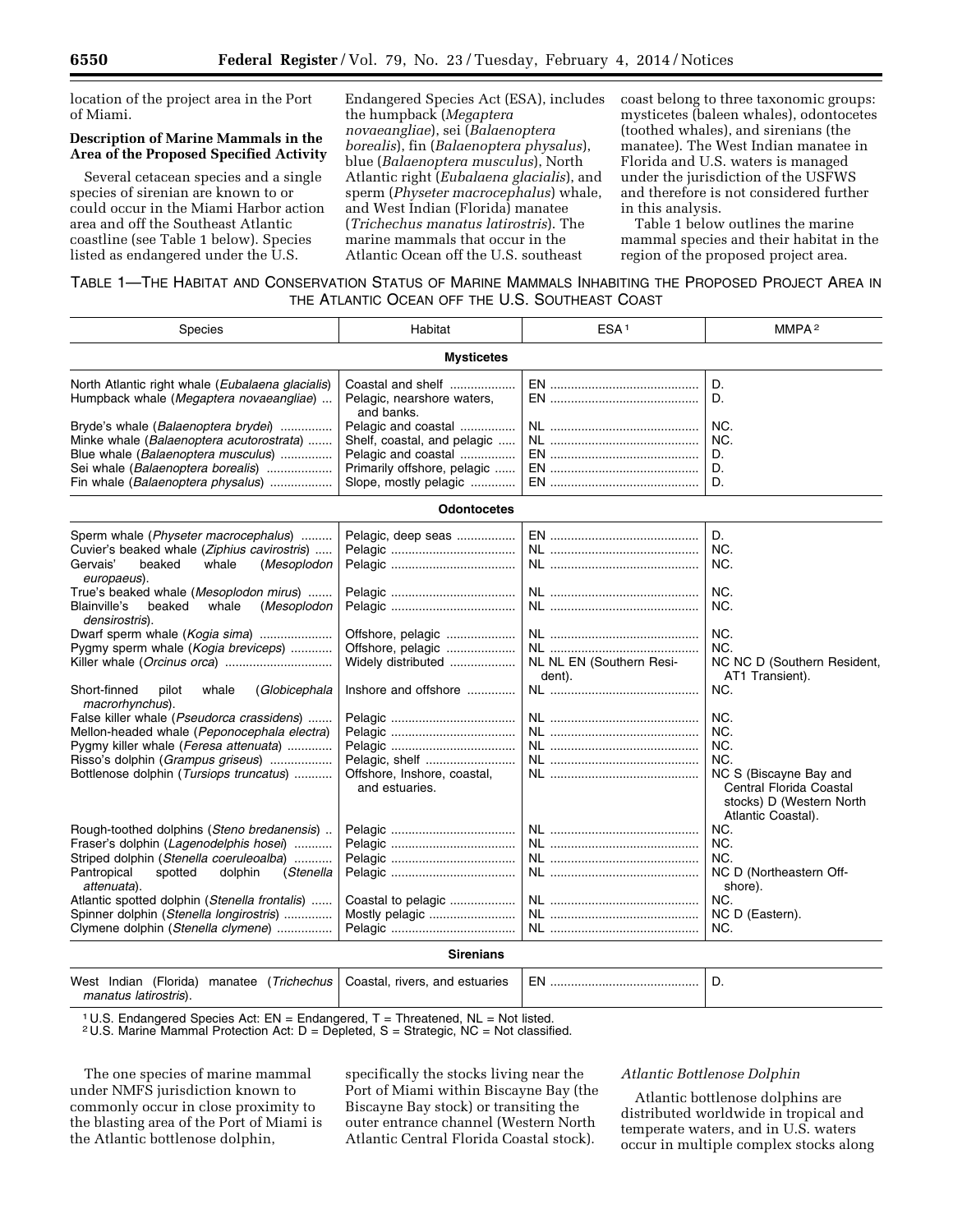the U.S. Atlantic coast. The coastal morphotype of bottlenose dolphins is continuously distributed along the Atlantic coast south of Long Island, New York, to the Florida peninsula, including inshore waters of the bays, sounds, and estuaries. Except for animals residing within the Southern North Carolina and Northern North Carolina Estuarine Systems (e.g., Waring *et al.,* 2009), estuarine dolphins along the U.S. east coast have not been previously included in stock assessment reports. Several lines of evidence support a distinction between dolphins inhabiting coastal waters near the shore and those present in the inshore waters of the bays, sounds, and estuaries. Photo-ID and genetic studies support the existence of resident estuarine animals in several inshore areas of the southeastern United States (Caldwell, 2001; Gubbins, 2002; Zolman, 2002; Mazzoil *et al.,* 2005; Litz, 2007), and similar patterns have been observed in bays and estuaries along the Gulf of Mexico coast (Well *et al.,* 1987; Balmer *et al.,* 2008). Recent genetic analyses using both mitochondrial DNA and nuclear microsatellite markers found significant differentiation between animals biopsied along the coast and those biopsied within the estuarine systems at the same latitude (NMFS, unpublished data). Similar results have been found off the west coast of Florida (Sellas *et al.,* 2005).

### *Biscayne Bay Stock*

Biscayne Bay is a shallow estuarine system located along the southeast coast of Florida in Miami-Dade County. The Bay is generally shallow (depths less than 5 m [16.4 ft]) and includes a diverse range of benthic communities including seagrass beds, soft coral and sponge communities, and mud flats. The northern portion of Biscayne Bay is surrounded by the cities of Miami and Miami Beach and is therefore heavily influenced by industrial and municipal pollution sources. The water flow in this portion of Biscayne Bay is very restricted due to the construction of dredged islands (Bialczak *et al.,* 2001). In contrast, the central and southern portions of Biscayne Bay are less influenced by development and are better flushed. Water exchange with the Atlantic Ocean occurs through a broad area of grass flats and tidal channels termed the Safety Valve. Biscayne Bay extends south through Card Sound and Barnes Sound, and connects through smaller inlets to Florida Bay.

The Biscayne Bay stock of bottlenose dolphins is bounded by Haulover Inlet to the north and Card Sound Bridge to the south. This range corresponds to the

extent of confirmed home ranges of bottlenose dolphins observed residing in Biscayne Bay by a long-term photo-ID study conducted by the Southeast Fisheries Science Center (Litz, 2007; SEFSC unpublished data). It is likely that the range of Biscayne Bay dolphins extends past these boundaries; however, there have been few surveys outside of this range. These boundaries are subject to change upon further study of dolphin home ranges within the Biscayne Bay estuarine system and comparison to an extant photo-ID catalog from Florida Bay to the south.

Dolphins residing within estuaries north of this stock along the southeastern coast of Florida are currently not included in a stock assessment report. There are insufficient data to determine whether animals in this region exhibit affiliation to the Biscayne Bay stock, the estuarine stock further to the north in the Indian River Lagoon Estuarine System (IRLES), or are simply transient animals associated with coastal stocks. There is relatively limited estuarine habitat along this coastline; however, the Intracoastal Waterway extends north along the coast to the IRLES. It should be noted that during 2003 to 2007, there were three stranded bottlenose dolphins in this region in enclosed waters. One of these had signs of human interaction from a boat strike and another was identified as an offshore morphotype of bottlenose dolphin.

Bottlenose dolphins have been documented in Biscayne Bay since the 1950's (Moore, 1953). Live capture fisheries for bottlenose dolphins are known to have occurred throughout the southeastern U.S. and within Biscayne Bay during the 1950's and 1960's; however, it is unknown how many individuals may have been removed from the population during this period (Odell, 1979; Wells and Scott, 1999).

The Biscayne Bay bottlenose dolphin stock has been the subject of an ongoing photo-ID study conducted by the NMFS SEFSC since 1990. From 1990 to 1991, preliminary information was collected focusing on the central portion of Biscayne Bay. The survey was reinitiated in 1994, and it was expanded to include the northern portion of Biscayne Bay and south to the Card Sound Bridge in 1995 (SEFSC unpublished data; Litz, 2007). Through 2007, the photo-ID catalog included 229 unique individuals. Approximately 80% of these individuals may be long-term residents with multiple sightings over the 17 years of the study (SEFSC, unpublished data). Analyses of the sighting histories and associations of individuals from the Biscayne Bay

segregated along a north/south gradient (Litz, 2007).

Remote biopsy samples of Biscayne Bay animals were collected between 2002 and 2004 for analyses of population genetic structure and persistent organic pollutant concentrations in blubber. Genetic structure was investigated using both mitochondrial DNA and nuclear (microsatellite) markers, and the data from Biscayne Bay were compared to data from Florida Bay dolphins to the south (Litz, 2007). Within Biscayne Bay, dolphins sighted primarily in the northern half of Biscayne Bay were significantly differentiated from those sighted primarily in the southern half at the microsatellite loci but not at the mitochondrial locus. There was not sufficient genetic information between these groups to indicate true population subdivision (Litz, 2007). However, genetic differentiation was found between the Biscayne Bay and Florida Bay dolphins in both markers (Litz, 2007). The observed genetic differences between resident animals in Biscayne Bay and those in an adjacent estuary combined with the high levels of sight fidelity observed, demonstrate that the resident Biscayne Bay bottlenose dolphins are a demographically distinct population stock.

The total number of bottlenose dolphins in the Biscayne Bay stock is unknown. During small boat surveys between 2003 and 2007, 157 unique individuals were identified using standard methods, however, this catalog size does not represent a valid estimate of population size because the residency patterns of dolphins in Biscayne Bay is not fully understood. Litz (2007) determined that 69 animals in Biscayne Bay have a northern home range. Based on Waring *et al.* (2010), the maximum population of animals that may be in the project area is equal to the total number of uniquely identified animals for the entire photo-ID study of Biscayne Bay— 229 individuals. Present data are insufficient to calculate a minimum population estimate, and to determine the population trends, for the Biscayne Bay stock of bottlenose dolphins. The total human-caused mortality and serious injury for this stock is unknown and there is insufficient information available to determine whether the total fishery-related mortality and serious injury for this stock is insignificant and approaching zero mortality and serious injury rate. Documented human-caused mortalities in recreational fishing gear entanglement and ingestion of gear reinforce concern for this stock. Because the stock size is currently unknown, but likely small and relatively few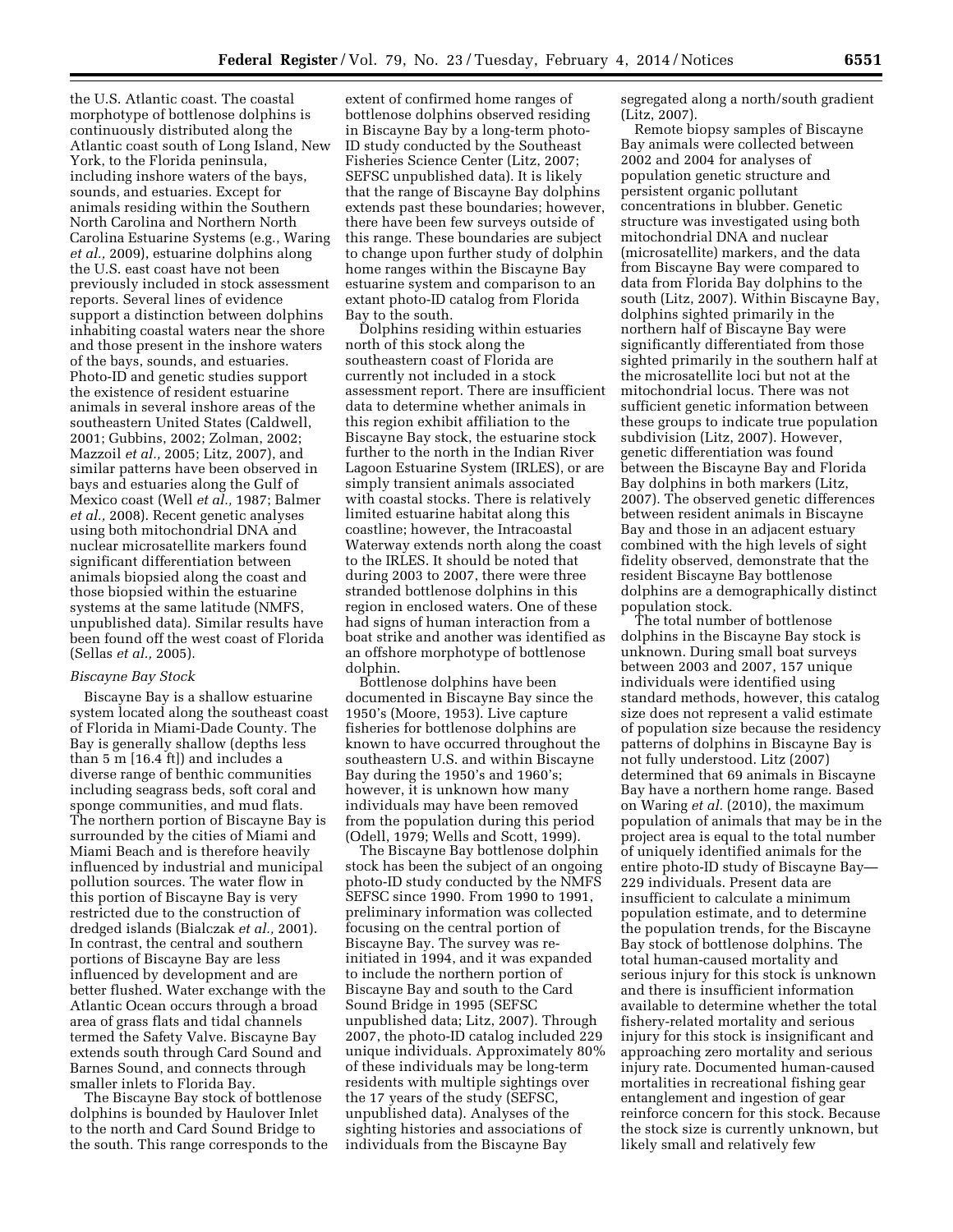mortalities and serious injuries would exceed potential biological removal, NMFS considers this stock to be a strategic stock.

# *Western North Atlantic Central Florida Coastal Stock*

On the Atlantic coast, Scott *et al.*  (1988) hypothesized a single coastal migratory stock ranging seasonally from as far north as Long Island, to as far south as central Florida, citing stranding patterns during a high mortality event in 1987 to 1988 and observed density patterns. More recent studies demonstrate that the single coastal migratory stock hypothesis is incorrect, and there is instead a complex mosaic of stocks (McLellan *et al.,* 2003; Rosel *et al.,* 2009).

The coastal morphotype is morphologically and genetically distinct from the larger, more robust morphotype primarily occupying habitats further offshore (Hoelzel *et al.,*  1998; Mead and Potter, 1995; Rosel *et al.,* 2009). Aerial surveys conducted between 1978 and 1982 (CETAP, 1982) north of Cape Hatteras, North Carolina, identified two concentrations of bottlenose dolphins, one inshore of the 82 ft (25 m) isobath and the other offshore of the 164 ft (50 m) isobath. The lowest density of bottlenose dolphins was observed over the continental shelf, with higher densities along the coast and near the continental shelf edge. It was suggested, therefore, that north of Cape Hatteras, North Carolina, the coastal morphotype is restricted to waters less than 82 ft deep (Kenney, 1990). Similar patterns were observed during summer months in more recent aerial surveys (Garrison and Yeung, 2001; Garrison *et al.,* 2003). However, south of Cape Hatteras during both winter and summer months, there was no clear longitudinal discontinuity in bottlenose dolphin sightings (Garrison and Yeung 2001; Garrison *et al.,* 2003). To address the question of distribution of coastal and offshore morphotypes in waters south of Cape Hatteras, tissue samples were collected from large vessel surveys during the summers of 1998 and 1999, from systematic biopsy sampling efforts in nearshore waters from New Jersey to central Florida conducted in the summers of 2001 and 2002, and from winter biopsy collection effort in 2002 and 2003 in nearshore continental shelf waters of North Carolina and Georgia. Additional biopsy samples were collected in deeper continental shelf waters south of Cape Hatteras during the winter of 2002. Genetic analyses using mitochondrial DNA sequences of these biopsies identified individual animals to the coastal or

offshore morphotype. Using the genetic results from all surveys combined, a logistic regression was used to model the probability that a particular bottlenose dolphin group was of the coastal morphotype as a function of environmental variables including depth, sea surface temperature, and distance from shore. These models were used to partition the bottlenose dolphin groups observed during aerial surveys between the two morphotypes (Garrison *et al.,* 2003).

The genetic results and spatial patterns observed in aerial surveys indicate both regional and seasonal differences in the longitudinal distribution of the two morphotypes in coastal Atlantic waters. Generally, from biopsy samples collected, the coastal morphotype is found in nearshore waters, the offshore morphotype in deeper waters and a spatial overlap between the two morphotypes in intermediate waters. More information on the seasonal differences and genetic studies off of the Carolina's, Georgia, and Florida, differentiating morphotypes of bottlenose dolphins can be found online in the NMFS stock assessment reports.

In summary, the primary habitat of the coastal morphotype of bottlenose dolphin extends from Florida to New Jersey during summer months and in waters less than 65.6 ft (20 m) deep, including estuarine and inshore waters.

In addition to inhabiting coastal nearshore waters, the coastal morphotype of bottlenose dolphin also inhabits inshore estuarine waters along the U.S. east coast and Gulf of Mexico (Wells *et al.,* 1987; Wells *et al.,* 1996; Scott *et al.,* 1990; Weller, 1998; Zolman, 2002; Speakman *et al.,* 2006; Stolen *et al.,* 2007; Balmer *et al.,* 2008; Mazzoil *et al.,* 2008). There are multiple lines of evidence supporting demographic separation between bottlenose dolphins residing within estuaries along the Atlantic coast. In Biscayne Bay, Florida, there is a similar community of bottlenose dolphins with evidence of year-round residents that are genetically distinct from animals residing in a nearby estuary in Florida Bay (Litz, 2007). A few published studies demonstrate that there are significant genetic distinctions and differences between animals in nearshore coastal waters and estuarine waters (Caldwell, 2001; Rosel *et al.,* 2009). Despite evidence for genetic differentiation between estuarine and nearshore populations, the degree of spatial overlap between these populations remains unclear. Photo-ID studies within estuaries demonstrate seasonal immigration and emigration and the

presence of transient animals (e.g., Speakman *et al.,* 2006). In addition, the degree of movement of resident estuarine animals into coastal waters on seasonal or shorter time scales is poorly understood. However, for the purposes of this analysis, bottlenose dolphins inhabiting primarily estuarine habitats are considered distinct from those inhabiting coastal habitats. Initially, a single stock of coastal morphotype bottlenose dolphins was thought to migrate seasonally between New Jersey (summer months) and central Florida based on seasonal patterns in strandings during a large scale mortality event occurring during 1987 to 1988 (Scott *et al.,* 1988). However, re-analysis of stranding data (McLellan *et al.,* 2003) and extensive analysis of genetic (Rosel *et al.,* 2009), photo-ID (Zolman, 2002) and satellite telemetry (NMFS, unpublished data) data demonstrate a complex mosaic of coastal bottlenose dolphin stocks. Integrated analysis of these multiple lines of evidence suggests that there are five coastal stocks of bottlenose dolphins: The Northern Migratory and Southern Migratory stocks, a South Carolina/Georgia Coastal stock, a Northern Florida Coastal stock, and a Central Florida Coastal stock.

The spatial extent of these stocks, their potential seasonal movements, and their relationships with estuarine stocks are poorly understood. More information on the migratory movements and genetic analyses of bottlenose dolphins can be found online in the NMFS stock assessment reports.

The NMFS stock assessment report addresses the Central Florida Coastal stock, which is present in coastal Atlantic waters from 29.4° North south to the western end of Vaca Key (approximately 24.69° North to 81.11° West) where the stock boundary for the Florida Keys stock begins (see Figure 1 of the NMFS Stock Assessment Report). There has been little study of bottlenose dolphin stock structure in coastal waters of southern Florida; therefore the southern boundary of the Central Florida stock is uncertain. There is no obvious boundary defining the offshore extent of this stock. The combined genetic and logistic regression analysis (Garrison *et al.,* 2003) indicated that in waters less than 32.8 ft (10 m) depth, 70% of the bottlenose dolphins were of the coastal morphotype. Between 32.8 ft and 65.6 ft depth, the percentage of animals of the coastal morphotype dropped precipitously, and at depths greater than 131.2 ft (40 m) nearly all (greater than 90%) animals were of the offshore morphotype. These spatial patterns may not apply in the Central Florida Coastal stock, as there is a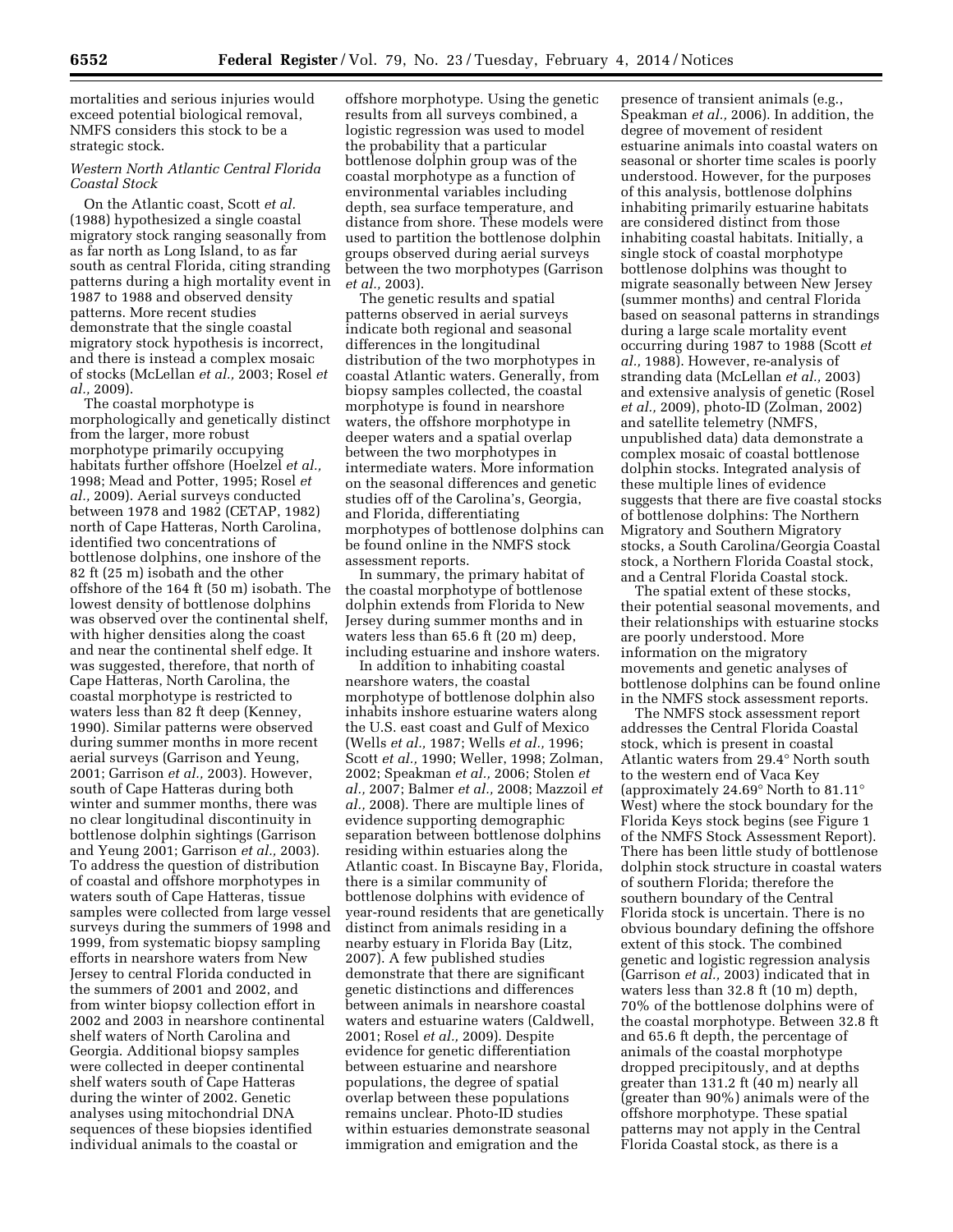significant change in the bathymetric slope and a close approach of the Gulf Stream to the shoreline south of Cape Canaveral.

Aerial surveys to estimate the abundance of coastal bottlenose dolphins in the Atlantic were conducted during winter (January to February) and summer (July to August) of 2002. Abundance estimates for bottlenose dolphins in each stock were calculated using line-transect methods and distance analysis (Buckland *et al.,*  2001). More information on the survey tracklines, design, effort, animals sighted, and methods for calculating estimated abundance can be found online in the NMFS stock assessment reports.

The estimated best and minimum population for the Central Florida Coastal Stock is 6,318 and 5,094 animals, respectively. There are insufficient data to determine the population trends for this stock. From 1995 to 2001, NMFS recognized only a single migratory stock of coastal bottlenose dolphins in the western North Atlantic, and the entire stock was listed as depleted. This stock structure was revised in 2002 to recognize both multiple stocks and seasonal management units and again in 2008 and 2010 to recognize resident estuarine stocks and migratory and resident coastal stocks. The total U.S. fisheryrelated mortality and serious injury for the Central Florida Coastal stock likely is less than 10% of the calculated PBR, and thus can be considered to be insignificant and approaching zero

mortality and serious injury rate. However, there are commercial fisheries overlapping with this stock that have no observer coverage. This stock retains the depleted designation as a result of its origins from the originally delineated depleted coastal migratory stock. The species is not listed as threatened or endangered under the ESA, but this is a strategic stock due to the depleted listing under the MMPA.

Further information on the biology and local distribution of these species and others in the region can be found in ACOE's IHA application, which is available upon request (see **ADDRESSES**), and the NMFS Marine Mammal Stock Assessment Reports, which are available online at: *[http://www.nmfs.noaa.gov/pr/](http://www.nmfs.noaa.gov/pr/species/) [species/.](http://www.nmfs.noaa.gov/pr/species/)* 

#### **Potential Effects on Marine Mammals**

In general, potential impacts to marine mammals from explosive detonations could include mortality, serious injury, as well as Level A harassment (injury) and Level B harassment. In the absence of mitigation, marine mammals could be killed or injured as a result of an explosive detonation due to the response of air cavities in the body, such as the lungs and bubbles in the intestines. Effects would be likely to be most severe in near surface waters where the reflected shock wave creates a region of negative pressure called ''cavitation.''

A second potential possible cause of mortality (in the absence of mitigation) is the onset of extensive lung hemorrhage. Extensive lung hemorrhage

is considered debilitating and potentially fatal. Suffocation caused by lung hemorrhage is likely to be the major cause of marine mammal death from underwater shock waves. The estimated range for the onset of extensive lung hemorrhage to marine mammals varies depending upon the animal's weight, with the smallest mammals having the greatest potential hazard range.

NMFS's criteria for determining potential for non-lethal injury (Level A harassment) from explosives are the peak pressure that would result in: (1) The onset of slight lung hemorrhage, or (2) a 50 percent probability level for a rupture of the tympanic membrane (TM). These are injuries from which animals would be expected to recover on their own.

NMFS has established dual criteria for what constitutes Level B harassment: (1) An energy based temporary threshold shift (TTS) in hearing at received sound levels of 182 dB re 1  $\mu$ Pa<sup>2</sup>-s cumulative energy flux in any 1/3 octave band above 100 Hz for odontocetes (derived from experiments with bottlenose dolphins (Ridgway *et al.,* 1997; Schlundt *et al.,* 2000); and (2) 12 psi peak pressure cited by Ketten (1995) as associated with a safe outer limit for minimal, recoverable auditory trauma (i.e., TTS). The threshold for sub-TTS behavioral harassment is 177  $dB$  re 1  $\mu$ Pa<sup>2</sup> s. The Level B harassment zone is the distance from the mortality, serious injury, injury (Level A harassment) zone to the radius where neither of these criterion is exceeded.

TABLE 2—NMFS'S THRESHOLD CRITERIA AND METRICS UTILIZED FOR IMPACT ANALYSES FROM THE USE OF EXPLOSIVES

| Mortality                                                                 |                                                                                                         | Level A Harassment (Non-lethal injury)                               | Level B Harassment (Non-<br>injurious; TTS and asso-<br>ciated behavioral disrup-<br>tion [dual criteria])                                                        | Level B Harassment (Non-<br>injurious behavioral,<br>Sub-TTS)                                 |
|---------------------------------------------------------------------------|---------------------------------------------------------------------------------------------------------|----------------------------------------------------------------------|-------------------------------------------------------------------------------------------------------------------------------------------------------------------|-----------------------------------------------------------------------------------------------|
| 31 psi-msec (onset of se-<br>vere lung injury [mass of<br>dolphin calf]). | 205 dB re 1 $\mu$ Pa <sup>2</sup> ·s EFD<br>(50 percent of animals)<br>would experience TM<br>rupture). | 13 psi-msec positive pres-<br>sure (onset of slight lung<br>injury). | 182 dB re 1 $\mu$ Pa <sup>2</sup> ·s EFD <sup>*</sup> ;<br>23 psi peak pressure $\left\langle \right\rangle$<br>2,000 lb) 12 psi peak<br>pressure $(> 2,000$ lb). | 177 dB re 1 $\mu$ Pa <sup>2</sup> ·s EFD <sup>*</sup><br>(for multiple detonations)<br>only). |

\* Note: In greatest 1⁄3-octave band above 10 Hz or 100 Hz.

The primary potential impact to the Atlantic bottlenose dolphins occurring in the Port of Miami action area from the proposed detonations is Level B harassment incidental to noise generated by explosives. In the absence of any monitoring or mitigation measures, there is a very small chance that a marine mammal could be injured, seriously injured, or killed when exposed to the energy generated from an explosive force on the sea floor.

However, the ACOE and NMFS believe that the monitoring and mitigation measures would preclude this possibility in the case of this particular specified activity.

Non-lethal injurious impacts (Level A harassment) are defined in this IHA as TM rupture and the onset of slight lung injury. The threshold for Level A harassment corresponds to a 50 percent rate of TM rupture, which can be stated in terms of an energy flux density (EFD)

value of 205 dB re 1  $\mu$ Pa<sup>2</sup> s. TM rupture is well-correlated with permanent hearing impairment (Ketten, 1998) indicates a 30 percent incidence of permanent threshold shift (PTS) at the same threshold. The farthest distance from the source at which an animal is exposed to the EFD level for the Level A harassment threshold is unknown at this time.

Level B (non-injurious) harassment includes temporary (auditory) threshold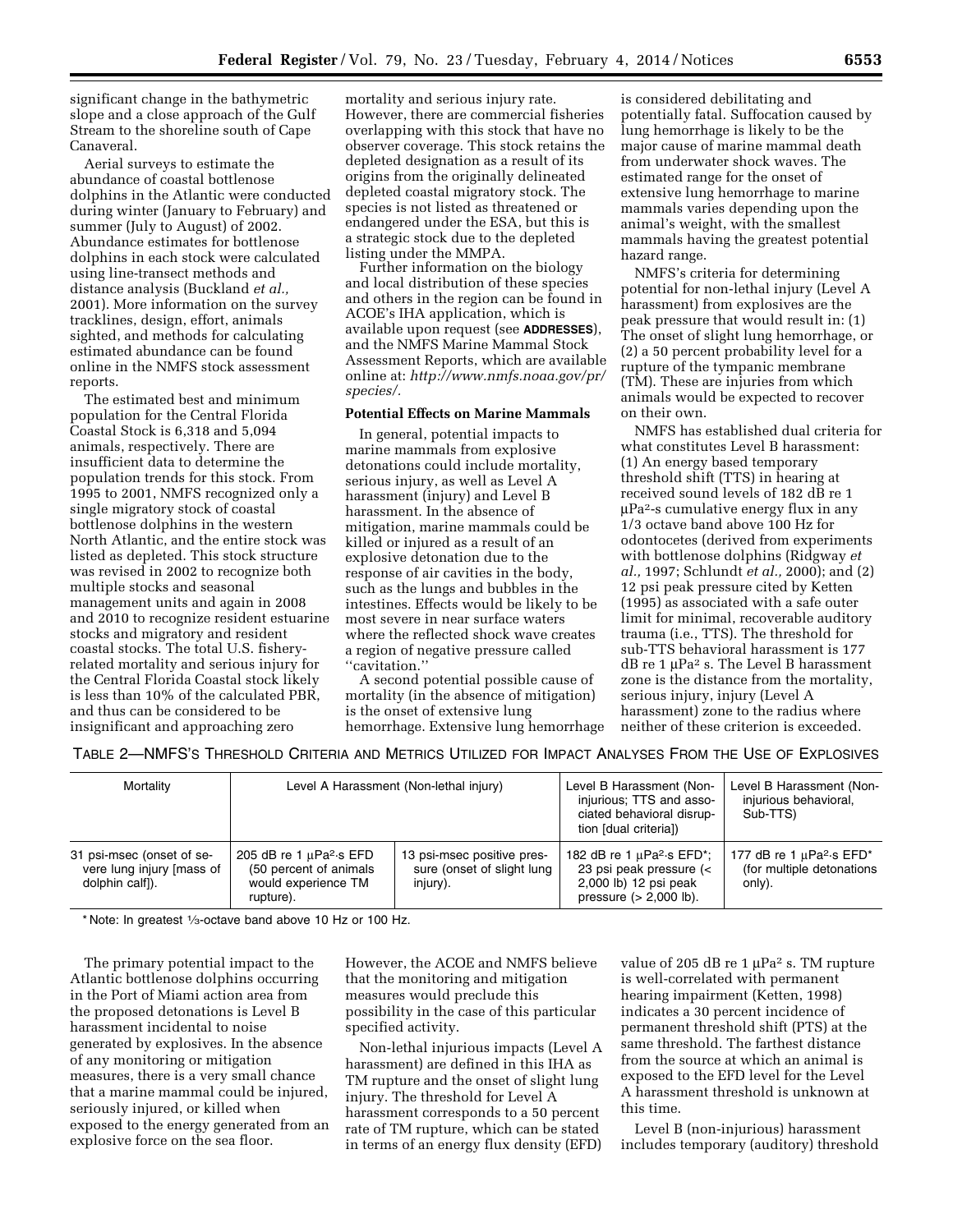shift (TTS), a slight, recoverable loss of hearing sensitivity. One criterion used for TTS is 182 dB re 1  $\mu$ Pa<sup>2</sup> s maximum EFD level in any 1/3-octave band above 100 Hz for toothed whales (e.g., dolphins). A second criterion, 23 psi, has been established by NMFS to provide a more conservative range of TTS when the explosive or animals approaches the sea surface, in which case explosive energy is reduced, but the peak pressure is not. For the project in Miami Harbor, the distance from the blast array at which the 23 psi threshold could be met for various charge detonation weights can be, and has been calculated.

The threshold for sub-TTS behavioral harassment is 177 dB re 1  $\mu$ Pa<sup>2</sup> s. However, as described previously, this criterion would not apply to the ACOE's activity because there would only be a maximum of two blasting events a day (minimum four to six hours apart), and the multiple (staggered) detonations are within a few milliseconds of each other and do not last more than a few seconds in total duration per a blasting event.

For a fully confined blast, the pressure at the edge of the danger zone is expected to be 6 psi. Utilizing the pressure data collected the Miami Harbor Phase II project in 2005, for a maximum charge weight of 450 lbs in a fully confined blast, the pressure is expected to be 22 psi approximately 700 ft (213.4 m) from the blast, which is below the threshold for Level B harassment (i.e., 23 psi criteria for explosives less than 2,000 lb). However to ensure the protection of marine mammals, and in case of an incident where a detonation is not fully confined, the ACOE assumes that any animal within the boundaries of a designated ''danger zone'' at the time of detonation would be taken by Level B harassment.

The ACOE is planning to implement, and NMFS has required, a series of monitoring and mitigation measures to protect marine mammals from the potential impacts of the proposed confined blasting activities. The ACOE has designated a ''danger zone'' as the area within which the potential for Level B harassment occurs, and the ''exclusion zone'' as the area within which if an animal crosses and enters that zone then the confined blast would be delayed until the animal leaves the zone of its own volition. The exclusion zone is larger than the area where the ACOE has determined that Level B harassment would occur, so if the monitoring and mitigation measures implemented are successful as expected, and no detonation occurs when an animal is inside of the exclusion zone,

no take by Level B harassment is likely to occur. However, to be conservative, the ACOE has calculated the potential exists for Level B harassment and is pursuing an IHA from NMFS. More information on how the danger and exclusion zones are determined is included in the ''Mitigation'' section of this document (see below).

In a previous monitoring report for ACOE's Miami Harbor Phase II project in 2005, it was noted that a bottlenose dolphin outside the exclusion zone, in the deeper water channel, exhibited a startle response immediately following a confined blast. Details of that event from the monitoring report are included below:

Any animals near the exclusion zone were watched carefully during the blast for any changes in behavior or noticeable reaction to the blast. The only observation that showed signs of a possible reaction to the blast was on July 27, when two dolphins were in the channel west of the blast. The dolphins were stationary at approximately 2,400 ft (731.5 m) from the blast array, feeding and generally cavorting. Due to the proximity of the dolphins, the drill barge was contacted prior to the blast to confirm that the exclusion zone calculation was 1,600 ft (487.7 m) for the lower weight of explosives used that day. The topography of the bottom in that area is very shallow (approximately 3.3 ft [1 m]) to the south, then an exceptionally steep drop off into the channel at 40 plus ft ending at the bulkhead wall to the north. Westward, the channel continues and has a more gradual upward slope. At the time of the blast, one of the dolphins was at the surface in the shallows, while the other dolphin was underwater within the channel. The dolphin that was underwater showed a strong reaction to the blast. The animal jumped fully out of the water in a 'breaching' fashion; behavior that had not been exhibited prior to the blast. The animal was observed jumping out of the water immediately before the observers heard the blast suggesting that the animal reacted to the blast and not some other stimulus. It is probable that, because this animal was located in the channel, the sound and pressure of the blast traveled either farther or was more focused through the channeling and the reflection from the bulkhead, thus causing the animal to react even though it was well outside the safety radius. These two dolphins were tracked for the entire 30 min post blast period and no obvious signs of distress or behavior changes were observed. Other animals observed near the safety radius during the blast were all to the south of the

blasting array, well up on the seagrass beds or in the pipe channel that runs through the seagrass beds. None of these animals showed any reaction to the blast.

Individual dolphins from other stocks and within the Biscayne Bay and Western North Atlantic Central Florida Coastal stocks potentially move both inshore and offshore of Biscayne Bay due to the openness of this bay system and closeness of the outer continental shelf. These movements are not fully understood and the possibility exists that these other stocks may be affected in the same manner as the Biscayne Bay and Western North Atlantic Central Florida Coastal stocks.

Based on the data from the Miami Harbor project in 2005 and the implementation of the monitoring and mitigation measures, the ACOE and NMFS expects limited potential effects of the proposed construction and confined blasting activities on marine mammals in the Port of Miami action area.

# **Potential Effects on Marine Mammal Habitat**

No information is currently available that indicates resident bottlenose dolphins in the proposed action area specifically utilize the inner and outer channels, walls, and substrate of the Port of Miami as habitat for feeding, resting, mating, or other biologically significant functions. The bottom of the channel has been previously blasted, and the rock and sand dredged. The walls of the channels are composed of vertical rock. The ACOE acknowledges that while the port may not be suitable foraging habitat for bottlenose dolphins in Biscayne Bay, it is likely that dolphins may use the area to traverse to and from North Biscayne Bay or offshore via the main channel (i.e., Government Cut).

The temporary modification of the action area by the construction and confined blasting activities may potentially impact the two stocks of bottlenose dolphins expected to be present in the Port of Miami, however, these impacts are not expected to be adverse. If animals are using the Port of Miami project area to travel from south to north Biscayne Bay or vice-versa and/ or exiting the Biscayne Bay via the main shipping channel, the construction and confined blasting activities may delay or detour their movements.

Confined blasting within the boundaries of the Port of Miami would be limited both spatially and temporally. The explosives utilized in the confined blasting operations are water soluble and non-toxic. If an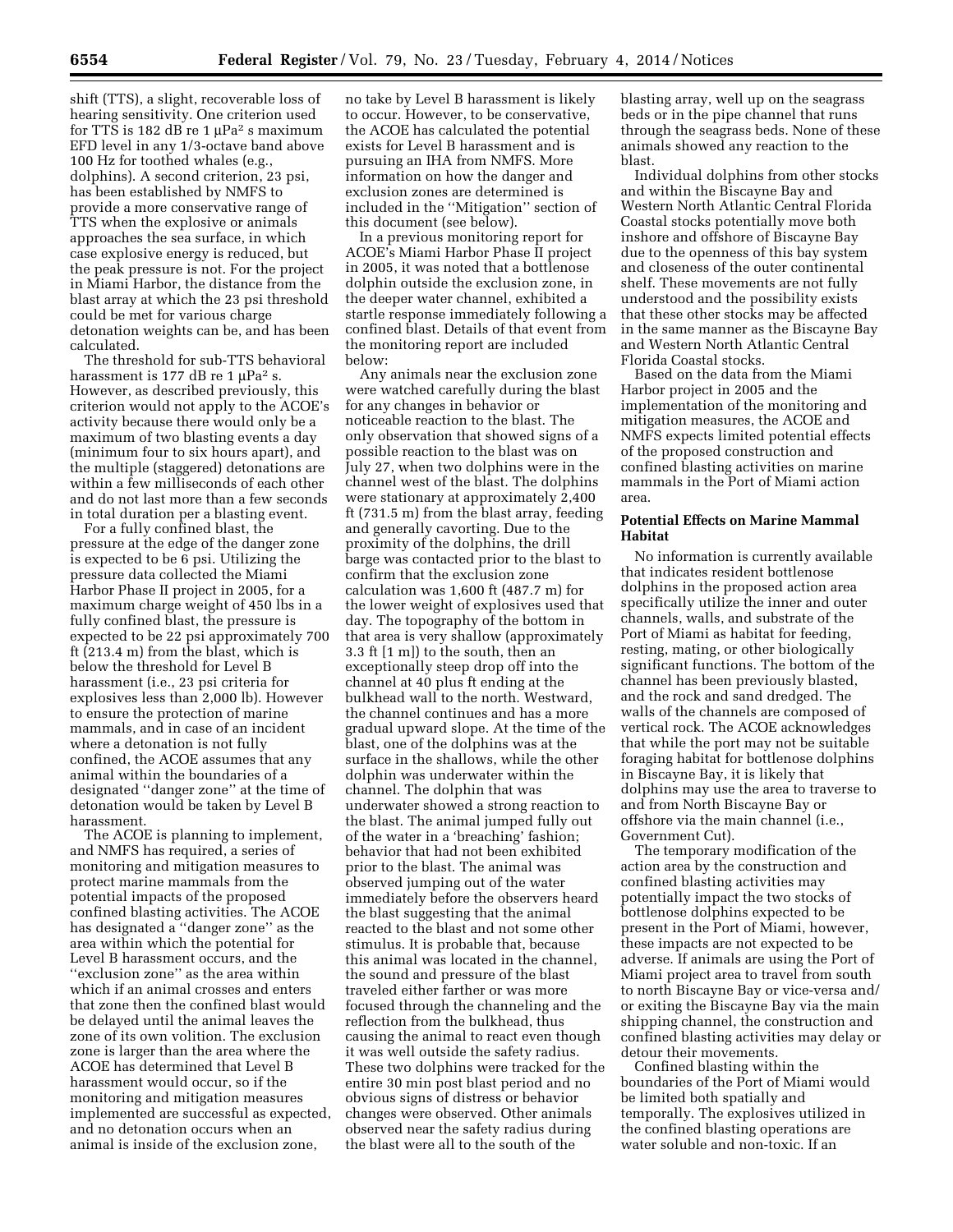explosive charge is unable to be fired and must be left in the drill hole, it is designed to break down. Also, each drill hole has a booster with detonator and detonation cord. Most of the detonation cord is recovered onto the drill barge by pulling it back onboard the drill barge after the confined blasting event. Small amounts of detonation cord may remain in the water after the confined blasting event has taken place, and would be recovered by small vessels with scoop nets. Any material left in the drill hole after the confined blast event would be recovered through the dredging process, when the cutterhead dredge excavates the fractured rock material.

With regard to prey species (mainly fish), a very small number of fish are expected to be impacted by the Miami Harbor project, based on the results of the 2005 blasting project in Miami Harbor. That project consisted of 40 confined blast events over a 38 day time frame. Of these 40 confined blast events, 23 were monitored (57.5% of the total) by the State, and injured and dead fish

were collected after the all clear was given (the ''all-clear'' is normally at least two to three min after the shot is fired, since seagulls and frigate birds quickly learned to approach the confined blast site and swoop in to eat some of the stunned, injured, and dead fish floating on the surface of the water). State biologists and volunteers collected the carcasses of the floating fish (note that not all dead fish float after a blasting event, and due to safety concerns, there are no plans to put divers on the bottom of the channel in the blast zone to collect non-floating fish carcasses. The fish were described to the lowest taxonomic level possible (usually species) and the injury types were categorized. The data forms are available from the FWC and ACOE upon request.

A summary of those data shows that 24 different genera were collected during the previous Miami Harbor blasting project. The species with the highest abundance were white grunts (*Haemulon plumier,* N = 51), scrawled

cowfish (*Lactophrys quadricornis,* N = 43), and pygmy filefish (*Monocanthus setifer,* N = 30). The total fish collected during the 23 confined blasts was 288 or an average of 12.5 fish per blast (range 3 to 38). In observation of the three confined blasts with the greatest number of fish killed (see Table 4 of ACOE's application) and reviewing the maximum charge weight per delay for the Miami Harbor project, it appears that there is no direct correlation between the charge weight and fish killed that can be determined from such a small sample. Reviewing the 23 blasting events where dead and injured fish were collected after the ''all-clear'' signal was given, no discernable pattern exists. Factors that affect fish mortality include, but are not limited to fish size, body shape (fusiform, etc.), proximity of the blast to a vertical structure like a bulkhead (e.g., see the August 10, 2005 blast event, a much smaller charge weight resulted in a higher fish kill due to the closeness of a bulkhead).

TABLE 3—CONFINED BLAST MAXIMUM CHARGE WEIGHT AND NUMBER OF FISH KILLED DURING MIAMI HARBOR 2005 PROJECT

| Date            | Max charge<br>weight/delav<br>$($ lb | Fish killed    |
|-----------------|--------------------------------------|----------------|
| August 10, 2005 | 85                                   | 35<br>38<br>28 |

In the past, to reduce the potential for fish to be injured or killed by the confined blasting, the resource agencies have requested, and ACOE has allowed, that confined blasting contractors utilize a small, unconfined explosive charge, usually a 1 lb (0.5 kg) booster, detonated about 30 seconds before the main confined blast, to drive fish away from the confined blasting zone. It is assumed that noise or pressure generated by the small charge would drive fish from the immediate area, thereby reducing impacts from the larger and potentially more-damaging confined blast. Blasting companies use this method as a ''good faith effort'' to reduce the potential impacts to aquatic natural resources. The explosives industry recommends firing a ''warning shot'' to frighten fish out of the area before seismic exploration work is begun (Anonymous, 1978 in Keevin *et al.,* 1997).

There are limited data available on the effectiveness of fish scare charges at actually reducing the magnitude of fish kills, and the effectiveness may be based on the fish's life history. Keevin *et al.*  (1997) conducted a study to test if fish

scare charges are effective in moving fishes away from blast zones. They used three freshwater species (i.e., largemouth bass (*Micropterus salmoides*), channel catfish (*Ictalurus punctatus*), and flathead catfish (*Pylodictis olivaris*), equipping each fish with an internal radio tag to allow the fishes movements to be tracked before and after the scare charge. Fish movement was compared with a predicted lethal dose (LD) 0% mortality distance for an open water shot (no confinement) for a variety of charge weights. Largemouth bass showed little response to repelling charges and none would have moved from the kill zone calculated for any explosive size. Only one of the flathead catfish and two of the channel catfish would have moved to a safe distance for any blast. This means that only 11% of the fish used in the study would have survived the blast events.

These results call into question the effectiveness of this minimization methodology; however, some assert that based on the monetary value of fish (American Fishery Society, 1992 in

Keevin *et al.,* 1997), including the high value commercial or recreational species like snook (*Centropomus undecimalis*) and tarpon (*Megalops atlanticus*) found in southeast Florida inlets like Port Everglades, the low cost associated with repelling charge use would be offset if only a few fish moved from the kill zone (Keevin *et al.,* 1997).

To calculate the potential loss of prey species from the project area as an impact of the confined blasting events, the ACOE used a 12.5 fish kill per blasting event estimate based on the Miami Harbor 2005 project, and multiplied it by the 40 shots, reaching a total estimate of 500 floating fish. As stated previously, not all carcasses float to the surface and there is no way to estimate how many carcasses did not float. Using an estimate of 12.5 fish kill per blasting event, and the maximum 600 detonations for the entire multi-year project, the minimum number of fish expected to be killed by the project is approximately 7,500 fish across the entire 28,500 ft (8,686.8 m) long channel footprint, assuming the worst case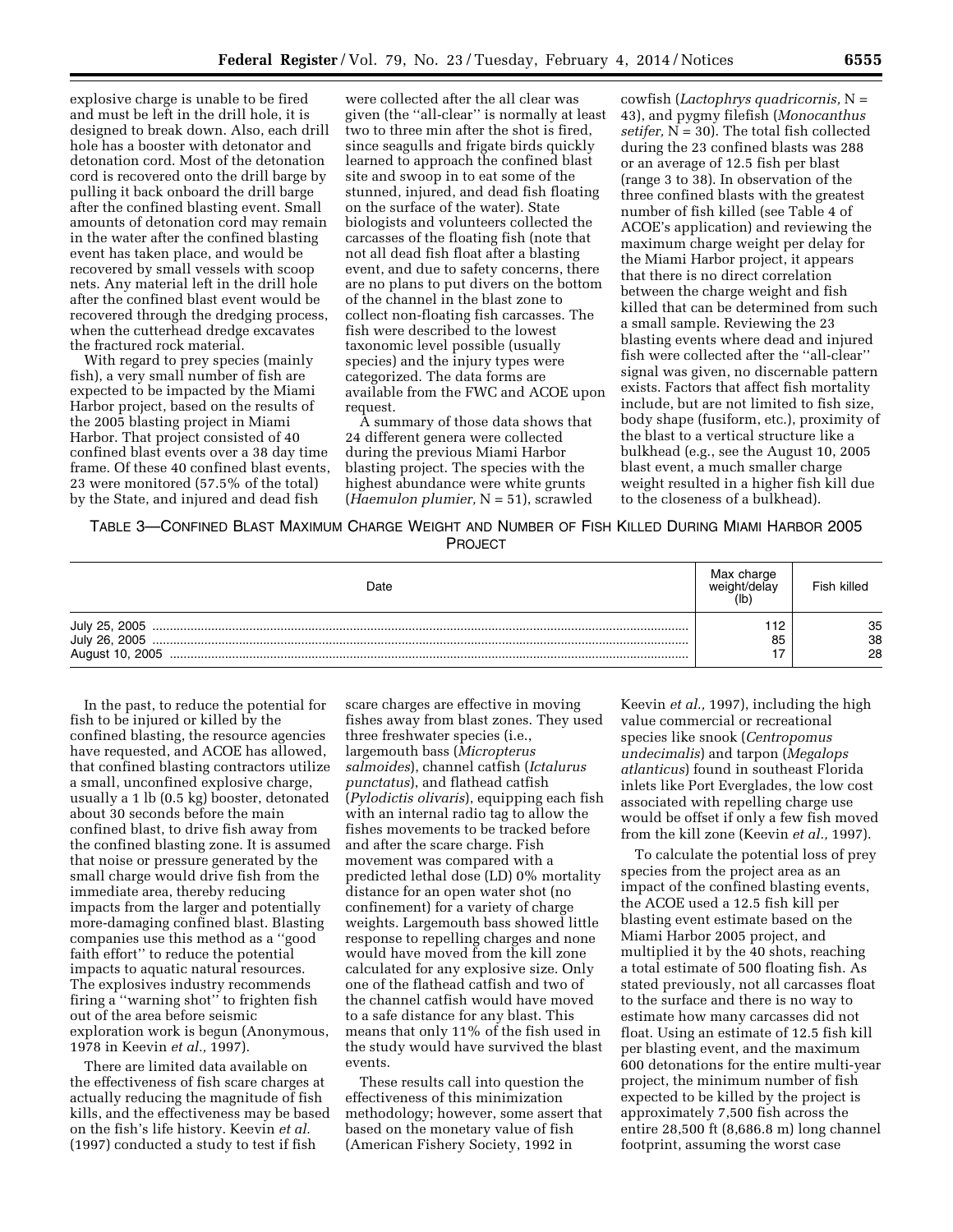scenario and the entire channel needs to be blasted.

NMFS anticipates that the proposed action would result in no significant impacts to marine mammal habitat beyond rendering the areas immediately around the Port of Miami less desirable shortly after each confined blasting event and during dredging operations and potentially eliminating a relatively small amount of locally available prey. The impacts would be localized and instantaneous. Impacts to marine mammal habitat, as well as invertebrate and fish species are not expected to be significantly detrimental.

## **Proposed Mitigation**

In order to issue an Incidental Take Authorization (ITA) under section 101(a)(5)(D) of the MMPA, NMFS must set forth the permissible methods of taking pursuant to such activity, and other means of effecting the least practicable impact on such species or stock and its habitat, paying particular attention to rookeries, mating grounds, and areas of similar significance, and on the availability of such species or stock for taking for certain subsistence uses.

Over the last 10 years, the ACOE's Jacksonville District has been collecting data concerning the effects of confined blasting projects on marine mammals. This effort began in the early 1990's when the ACOE contracted with Dr. Calvin Koyna, Precision Blasting Services, to review previous ACOE blasting projects. The ACOE also received recommendations from the Florida Fish and Wildlife Conservation Commission (FWC, then known as the Florida Department of Natural Resources) and the USFWS to prepare for a harbor deepening project at Port Everglades, Florida, which was conducted in the mid-1980s. The recommendations prepared for the project were specifically aimed at protecting endangered manatees and endangered and threatened sea turtles.

The ACOE would develop and implement four zones as protective measures that are based on the use of an unconfined blast. The use of unconfined blast in development of these protective zones for a confined blast would increase the conservation measures afforded marine mammals in the action area. These four zones are referred to as the danger zone (i.e., inner most zone, located closest to the blast), the exclusion zone (i.e., the danger zone plus 500 ft (152.4 m) to add an additional layer of conservatism for marine mammals), the safety zone (i.e., the third zone), and the watch zone (i.e., the outer most zone). All of these zones are noted in Figure 11 of ACOE's IHA

application and described in further detail in this section of the document (see below). Of these four zones, only the danger zone is associated with a MMPA threshold. The danger zone has been determined to be larger than or equal to the threshold for Level B harassment, as defined by the MMPA. Injury (Level A harassment), serious injury, or mortality are expected to occur at closer distances to the blasting array within the danger zone. These four zone calculations would be included as part of the specifications package that the contractors would bid on before the project is awarded.

As part of the ACOE's Miami Harbor Phase II project, the ACOE monitored the confined blasting project and collected data on the pressures associated with confined blasts, while employing a formula to calculate buffer and exclusion zones that would protect marine mammals. Results from the pressure monitoring at Miami Harbor Phase II demonstrate that stemming each drill hole reduces the blast pressure entering the water (Nedwell and Thandavamoorthy, 1992; Hemen *et al.,* 2005; Hempen *et al.,* 2007).

The following standard conditions have been incorporated into the project specifications to reduce the risk to marine mammals in the proposed project area. While this application is specific to bottlenose dolphins, these specifications are written for all protected species that may be in the proposed project area.

If confined blasting is planned during the period of November 1 through March 31, significant operational delays should be expected due to the increased likelihood of manatees being present within the project area. If possible, avoid scheduling confined blasting during the period from November 1 through March 31. In the area where confined blasting could occur or any area where confined blasting is required to obtain channel design depth, the following marine mammal protective measures shall be employed, before, during, and after each confined blast:

(A) The USFWS and NMFS must review the contractor's approved Blasting Plan prior to any confined blasting activities. (Copies of this blasting plan shall be provided to FDEP and FWC as a matter of comity.) This confined blasting proposal must include information concerning a watch program and details of the confined blasting events. This information must be submitted at least 30 days prior to the date of the confined blast(s) to the following addresses:

(1) FWC—ISM, 620 South Meridian Street, Mail Stop 6A, Tallahassee, FL

32399–1600 or *[ImperiledSpecies@](mailto:ImperiledSpecies@myfwc.com) [myfwc.com.](mailto:ImperiledSpecies@myfwc.com)* 

(2) NMFS Office of Protected Resources, 1315 East-West Highway, Silver Spring, MD 20910.

(3) USFWS, 1339 20th Street, Vero Beach, FL 32960–3559.

(4) NMFS Southeast Regional Office, Protected Species Management Branch, 263 13th Avenue South, St. Petersburg, FL 33701.

In addition to plan review, Dr. Allen Foley shall be notified at the initiation and completion of all in-water blasting (*[allen.foley@myfwc.com](mailto:allen.foley@myfwc.com)*).

(B) The contractor's blasting plan shall include at least the following information, as required by the project's specifications:

(1) A list of PSOs, their qualifications, and positions for the watch, including a map depicting the locations for boat or land-based PSOs. Qualified PSOs must have prior on-the-job experience observing for protected species during previous in-water blasting events where the blasting activities were similar in nature to this project.

(2) The amount of explosive charge, the explosive charge's equivalency in TNT, how it would be executed (depth of drilling, stemming, in-water, etc.), a drawing depicting the placement of the charges, size of the exclusion zone, and how it would be marked (also depicted on a map), tide tables for the blasting event(s), and estimates of times and days for blasting events (with an understanding this is an estimate, and may change due to weather, equipment, etc.).

(C) For each explosive charge placed, four zones would be calculated, denoted on monitoring reports and provided to PSOs before each blast for incorporation in the watch plan for each planned detonation. All of the zones would be noted by buoys for each of the blasts. These zones are:

(1) Danger Zone: The danger zone radius is equal to 260 (79.25 m) times the cube root of the weight of the explosive charge in lbs per delay (equivalent weight of tetryl or TNT). The radius of the danger zone has been determined to be equal to or larger than the distance from the charge to a location where a marine mammal would experience Level B harassment.

#### Danger zone (ft) =  $260$  (lbs/delay)  $^{1/3}$

*Danger Zone Development:* The radius of the danger zone would be calculated to determine the maximum distance from the confined blast at which mortality to marine mammals is likely to occur. The danger zone was determined by the amount of explosives used within each delay (which can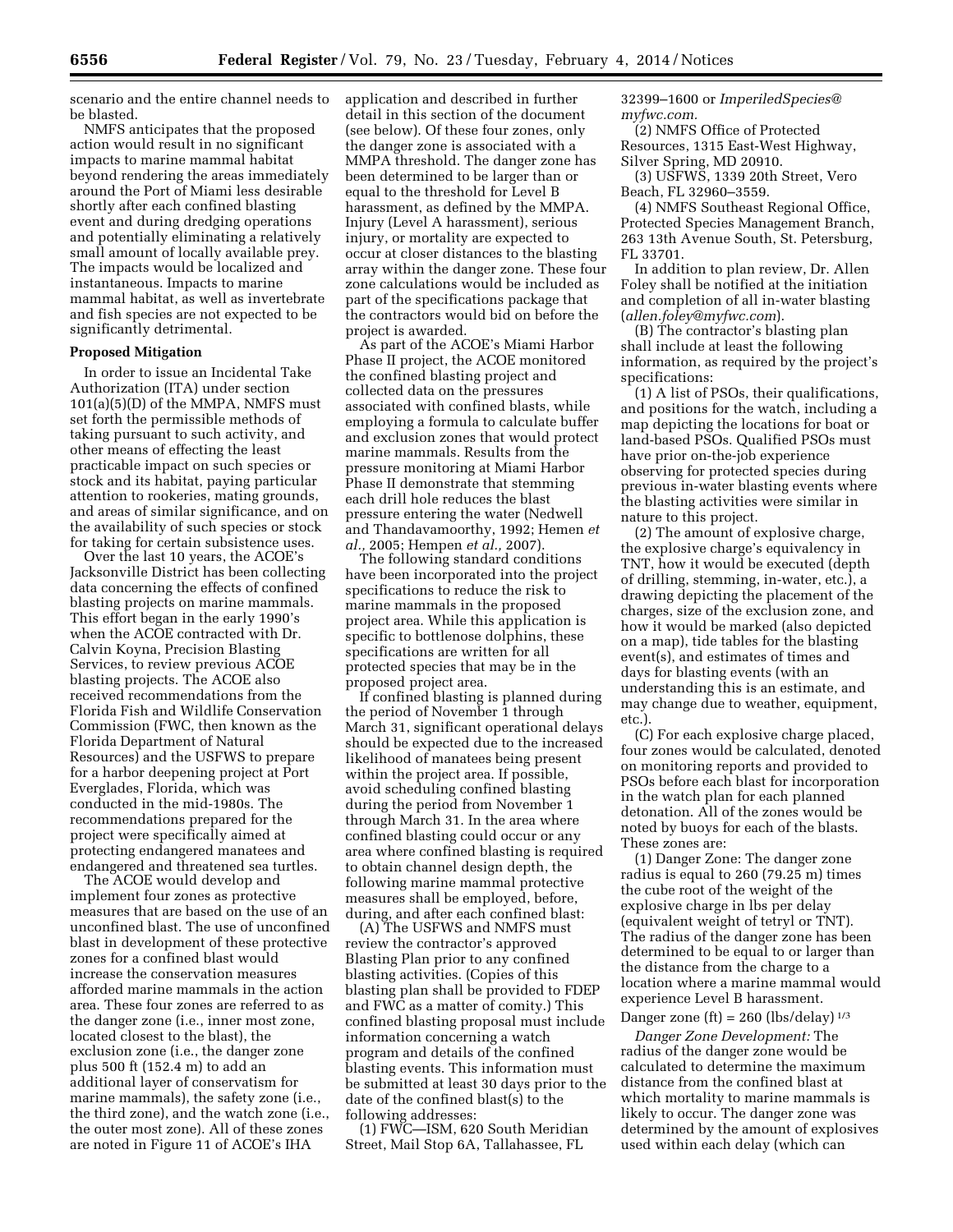contain multiple boreholes). (The original basis of this calculation was to protect human U.S. Navy Seal divers from underwater detonations of underwater mines [Goertner, 1982]). Goertner's calculations were based on impacts to terrestrial animals in water when exposed to a detonation suspended in the water column (unconfined blast) as researched by the U.S. Navy in the 1970's (Yelverton *et al.,*  1973; Richmond *et al.,* 1973). Additionally, observations of sea turtle injury and mortality associated with unconfined blasts for the cutting of oil rig structures in the Gulf of Mexico (Young, 1991; Young and O'Keefe, 1994) were also incorporated in this radius beyond its use by the Navy.

The U.S. Navy Dive Manual and the FWC Guidelines (2005) set the danger zone formula for an unconfined blast suspended in the water column, which is as follows:

# $R = 260$  (W)  $^{1/3}$

#### Where:

- R = radius of the danger zone in ft
- W = weight of the explosive charge in lbs (tetryl or TNT)

This formula is conservative for the confined blasting being done by the ACOE in the Port of Miami since the blast would be confined with the rock and not suspended in the water column. The reduction of impact by confining the shots more than compensates for the presumed higher sensitivity of marine mammals. The ACOE and NMFS believes that the radius of the danger zone, coupled with a strong marine mammal monitoring and protection plan is a conservative approach to the protection of marine mammals in the action area.

(2) Exclusion Zone: The exclusion zone radius is equal to the danger zone plus a buffer of 500 ft. Detonation would not occur if a marine mammal is known to be (or based on previous sightings, may be) within the exclusion zone. Exclusion zone  $ft$  = danger zone + 500 ft

*Exclusion Zone Development:* The exclusion zone is not associated with any threshold of take under the MMPA. The exclusion zone was developed during consultations with the FWC during the 2005 to 2006 Phase II dredging and confined blasting project in Miami Harbor. FWC requested a larger ''no blast'' radius due to the high number of manatees documented in the vicinity of the Port of Miami, particularly utilizing the Bill Sadowski Critical Wildlife Area directly south of the port and north of Virginia Key. The ACOE concurred with this request and added a second zone with an additional 500 ft radius above the calculated radius of the danger zone. To be consistent with the previous blasting activities at Miami Harbor, and since the confined blasting would take place in the same area, with the same concerns about the proximity of manatees to the blasting sites along Fisherman's Channel, the ACOE plans to maintain the exclusion zone.

(3) Safety Zone: The safety zone is equal to 520 (158.50 m) times the cube root of the weight of the explosive charge in lbs per delay (equivalent weight of tetryl or TNT).

Safety zone (ft; two times the size of the danger zone) =  $520$  (lbs/delay)  $^{1/3}$ 

*Safety Zone Development:* The safety zone is not associated with any threshold of take. The safety zone was developed to be an area of ''heightened awareness'' of protected species (e.g. dolphins, manatees, and sea turtles) entering the blast area, without triggering a shut-down. This area triggers individual specific monitoring of each individual or group of animals as they transit in, out, or through the designated zones.

(4) Watch Zone: The watch zone is three times the radius of the danger zone to ensure that animals entering or traveling close to the exclusion zone are sighted and appropriate actions can be implemented before or as the animal enters the any impact areas (i.e., a delay in blasting activities).

Watch zone (ft; three times the size of the Danger Zone) =  $3$  [260 (lbs/ delay $)$ <sup>1/3</sup>]

*Watch Zone Development:* The watch zone is not associated to any threshold of take. The watch zone is the area that can be typically covered by a small helicopter based on the blasting site, flight speed, flight height, and available fuel to ensure effective mitigationmonitoring of the project area.

(D) The watch program shall begin at least one hour prior to the scheduled start of blasting to identify the possible presence of marine mammals. The watch program shall continue for at least 30 minutes (min) after detonations are complete.

(E) The watch program shall consist of a minimum of six PSOs. Each PSO shall be equipped with a two-way radio that shall be dedicated exclusively to the watch. Extra radios should be available in case of failures. All of the PSOs shall be in close communication with the blasting sub-contractor in order to halt the blast event if the need arises. If all PSOs do not have working radios and cannot contact the primary PSO and the blasting sub-contractor during the preblast watch, the blast shall be postponed

until all PSOs are in radio contact. PSOs would also be equipped with polarized sunglasses, binoculars, a red flag for back-up visual communication, and a sighting log with a map to record sightings. All confined blasting events would be weather dependent. Climatic conditions must be suitable for optimal viewing conditions, to be determined by the PSOs.

(F) The watch program shall include a continuous aerial survey to be conducted by aircraft, as approved by the Federal Aviation Administration (FAA). The confined blasting event shall be halted if an animal(s) is sighted within the exclusion zone, within the five min before the explosives are scheduled to be detonated. An ''all clear'' signal must be obtained from the aerial PSO before the detonation can occur. The confined blasting event shall be halted immediately upon request of any of the PSOs. If animals are sighted, the blast event shall not take place until the animal(s) moves out of the exclusion zone under its own volition. Animals shall not be herded away or intentionally harassed into leaving. Specifically, the animals must not be intentionally approached by project watercraft or aircraft. If the animal(s) is not sighted a second time, the event may resume 30 min after the last sighting.

(G) An actual delay in blasting shall occur when a marine mammal is detected within the exclusion zone at the point where the blast countdown reaches the T-minus five min. At that time, if an animal is in or near the exclusion zone, the countdown is put on hold until the zone is completely clear of marine mammals and all 30 min sighting holds have expired. Animal movements into the safety zone prior to that point are monitored closely, but do not necessarily stop the countdown. The exception to this would be stationary animals that do not appear to be moving out of the area or animals that begin moving into the exclusion zone late in the countdown. For these cases, holds on the T-minus 15 minutes may be called to keep the shipping channel open and minimize the impact on the Port of Miami operations.

(H) The PSOs and contractors shall evaluate any problems encountered during blasting events and logistical solutions shall be presented during blasting events and logistical solutions shall be presented to the Contracting Officer. Corrections to the watch shall be made prior to the next blasting event. If any one of the aforementioned conditions is not met prior to or during the blasting, the watch PSOs shall have the authority to terminate the blasting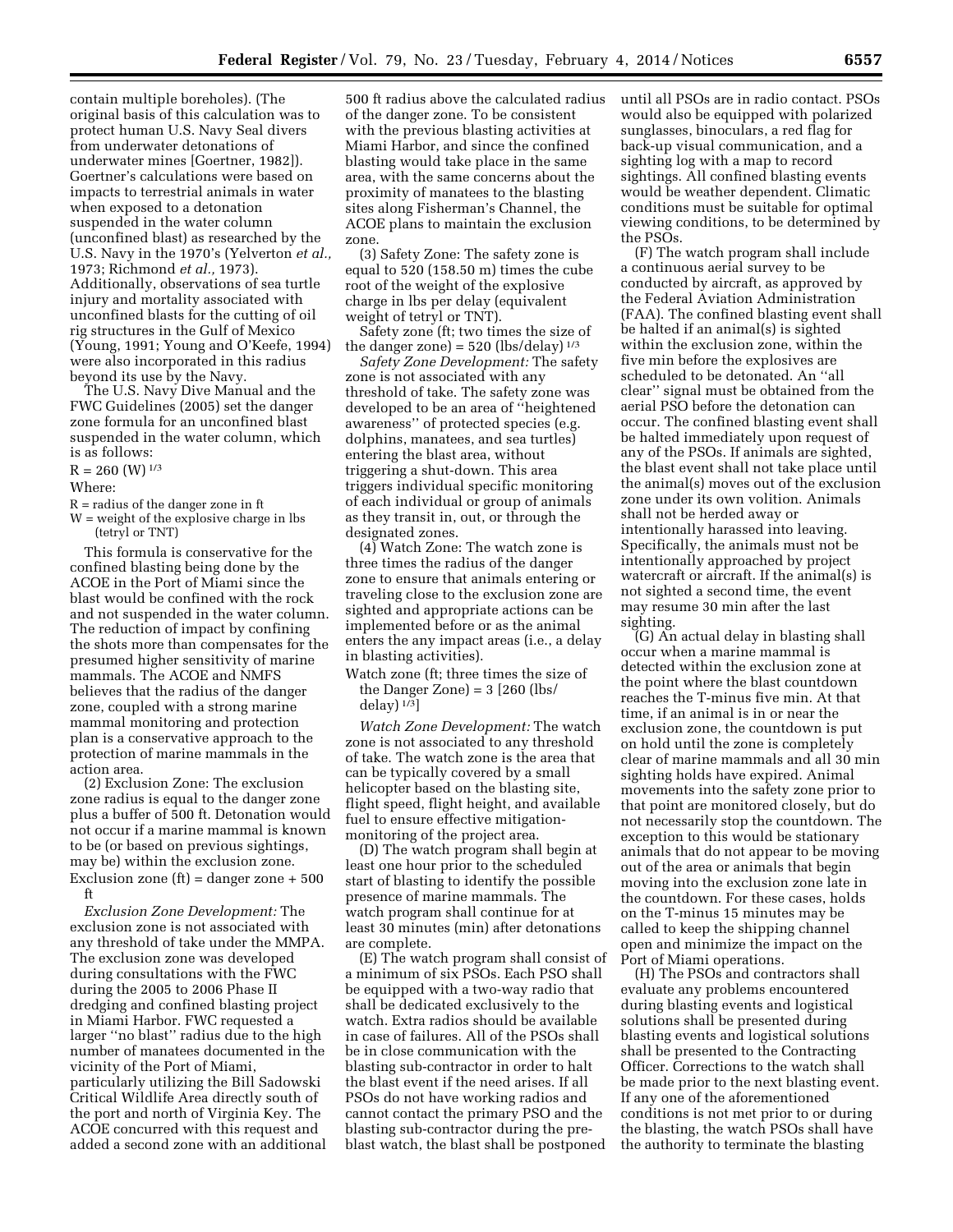event, until resolution can be reached with the Contracting Officer. The Contracting Officer would contact FWC, USFWS, and NMFS.

(I) If an injured or dead marine mammal is sighted after the confined blast event, the PSOs on watch shall contact the ACOE and the ACOE would then contact the proper Federal and/or state natural resource agencies.

The PSOs shall maintain contact with the injured or dead marine mammal until authorities arrive. Blasting shall be postponed until consultations are reinitiated and completed, and determinations can be made of the cause of injury or mortality. If blasting injuries are documented, all demolition activities shall cease. The ACOE would then submit a revised blasting plan to USFWS and NMFS for review with copies provided to FWC and FLDEP as a matter of comity.

(J) Within 30 days after completion of all blasting events, the primary PSO shall submit a report the ACOE, who would provide it to the USFWS, NMFS, FWC, and FLDEP providing a description of the event, number and location of animals seen and what actions were taken when animals were seen. Any problems associated with the event and suggestions for improvements shall also be documented in the report.

# *Proposed Monitoring for Mitigation During Confined Blasting Events*

The ACOE would rely upon the same monitoring protocol developed for the Port of Miami project in 2005 (Barkaszi, 2005) and published in Jordan *et al.*  (2007), which can be found online at: *[http://www.nmfs.noaa.gov/pr/permits/](http://www.nmfs.noaa.gov/pr/permits/incidental.htm) [incidental.htm](http://www.nmfs.noaa.gov/pr/permits/incidental.htm)*. The monitoring protocol is summarized here:

A watch plan would be formulated based on the required monitoring radii and optimal observation locations. The watch plan would consist of at least six PSOs including at least one aerial PSO, two boat-based PSOs, and two PSOs stationed on the drill barge (see Figures 13, 14, 15, and 16 of the ACOE's IHA application). This watch plan would be consistent with the program that was utilized successfully at Miami Harbor in 2005. The sixth PSO would be placed in the most optimal observation location (boat, barge, or aircraft) on a day-by-day basis depending on the location of the blast and the placement of dredging equipment. This process would ensure complete coverage of the four zones as well as any critical areas. The watch would begin at least one hour prior to each blast and continue for one half hour after each blast (Jordan *et al.,*  2007).

The aerial PSO would fly in a turbine engine helicopter (bell jet ranger) with the doors removed. This provided maximum visibility of the watch and safety zones as well as exceptional maneuverability and the needed flexibility for continual surveillance without fuel stops or down time, minimization of delays due to weather or visibility and the ability to deliver post-blast assistance. Additionally, at least six commercial helicopter, small Cessna, and ultra-light companies operate on Key Biscayne, immediately south of the Port of Miami and offer ''flight-seeing'' operations over downtown Miami, Bayfront, and the Port of Miami. Recreational use of ultralights launching from Key Biscayne is also common in the area, as are overflights of commercial seaplanes, jet aircraft, and helicopters. The action area being monitored is a high traffic area, surrounded by an urban environment where animals are potentially exposed to multiple overflights daily. ACOE conferred with Mary Jo Barkaszi, owner and chief PSO of Continental Shelf Associates International, Inc. (CSA), a protected species monitoring company with 25 years of experience, and has worked on the last five blasting events involving marine mammal concerns for the ACOE throughout the country. All of these blasting events had bottlenose dolphins commonly occur in the project area. Ms. Barkaszi states that in her experience, she has not observed bottlenose dolphins diving or fleeing the area because a helicopter is hovering nearby at 500 ft (pers. comm., September 12, 2011). During monitoring events, the helicopter hovers at 500 ft above the watch zone and only drops below that level when helping to confirm identification of something small in the water, like a sea turtle. The ACOE and NMFS do not expect the incidental take of bottlenose dolphins, by Level B harassment, from helicopterbased monitoring of the proposed confined blasting operations and the ACOE is not requesting take.

Boat-based PSOs are placed on one of two vessels, both of which have attached platforms that place the PSOs eyes at least 10 ft (3 m) above the water surface enabling optimal visibility of the water from the vessels. The boat-based PSOs cover the safety zone where waters are deep enough to safely operate the boats without any impacts to seagrass resources. The shallow seagrass beds south of the project site relegate the PSO boats mainly to the channel east and west of the blast zone. At no time are any of the PSO boats allowed

in shallow areas where propellers could potentially impact the fragile seagrass.

At times, turbidity in the water may be high and visibility through the water column may be reduced so that animals are not seen below the surface as they should be under normal conditions. This may be more common on an ebb tide or with a sustained south wind. However, animals surfacing in these conditions are still routinely sighted from the air and from the boats, thus the overall PSO program is not compromised, only the degree to which animals were tracked below the surface. Adjustments to the program are made accordingly so that all protected species are confirmed out of the safety zone prior to the T-minus five min, just as they are under normal visual conditions. The waters within the project area are exceptional for observation so that the decreased visibility below the surface during turbid conditions make the waters more typical of other port facilities where PSO programs are also effective throughout the U.S., for example New York and Boston harbors, where this monitoring method has also been employed.

All PSOs are equipped with marineband VHF radios, maps of the blast zone, polarized sunglasses, and appropriate data sheets. Communications among PSOs and with the blaster is of critical importance to the success of the watch plan. The aerial-based PSO is in contact with vessel and drill barge-based PSOs and the drill barge with regular 15 min radio checks throughout the watch period. Constant tracking of animals spotted by any PSO is possible due to the amount and type of PSO coverage and the excellent communications plan. Watch hours are restricted to between two hours after sunrise and one hour before sunset. The watch begins at least one hour prior to the scheduled blast and is continuous throughout the blast. Watch continues for at least 30 min post blast at which time any animals that were seen prior to the blast are visually relocated whenever possible and all PSOs in boats and in the aircraft assisted in cleaning up any blast debris.

If any marine mammals are spotted during the watch, the PSO notifies the aerial-based PSO and/or the other PSOs via radio. The animals is located by the aerial-based PSO to determine its range and bearing from the blast array. Initial locations and all subsequent reacquisitions are plotted on maps. Animals within or approaching the exclusion zone are tracked by the aerial and boat-based PSOs until they exited the exclusion zone. Anytime animals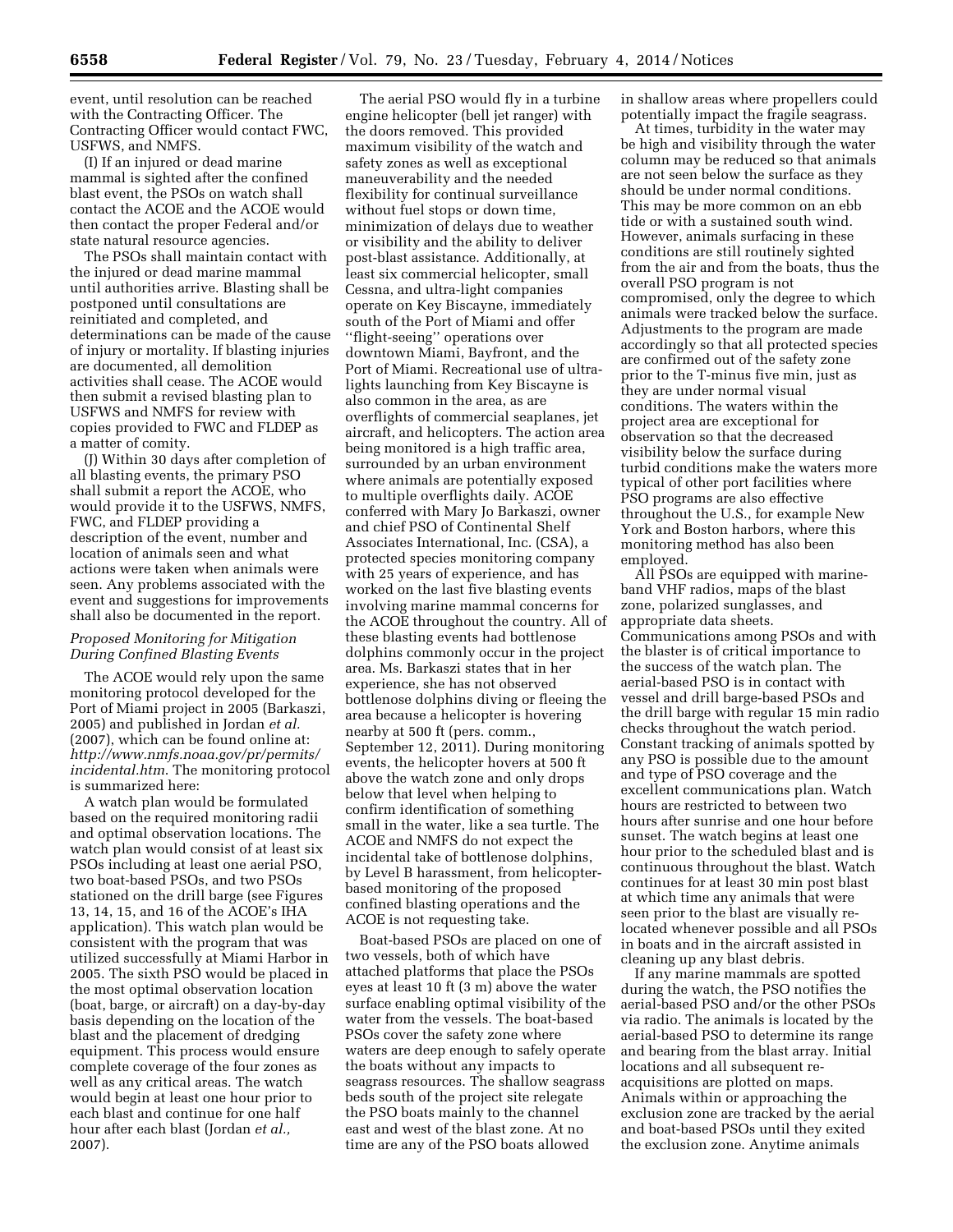are sighted near the safety zone, the drill barge is alerted as to the animal's proximity and some indication of any potential delays it might cause.

If any animal(s) is sighted inside the exclusion zone and not re-acquired, no blasting is authorized until at least 30 minutes has elapsed since the last sighting of that animal(s). The PSOs on watch would continue the countdown up until the T-minus five minute point. At this time, the aerial-based PSO confirms that all animals are outside the safety zone and that all holds have expired prior to clearing the drill barge for the T-minus five min notice. A fish scare charge would be fired at T-minus five min and T-minus one min to minimize effects of the blast on fish that may be in the same area of the blast array by scaring them from the blast area.

#### **Proposed Monitoring and Reporting**

In order to issue an ITA for an activity, section 101(a)(5)(D) of the MMPA states that NMFS must set forth ''requirements pertaining to the monitoring and reporting of such taking.'' NMFS implementing regulations at 50 CFR 216.104(a)(13) indicate that requests for IHAs must include the suggested means of accomplishing the necessary monitoring and reporting that would result in increased knowledge of the species and of the level of taking or impacts on populations of marine mammals that are expected to be present in the action area.

The ACOE would be conducting a study on fish kill associated with confined underwater blasting that would provide information on the effects of confined underwater blasting on prey species for dolphins in the proposed project area. This study would determine the minimum distance from the blast array, based on charge weight, at which fish would not be killed, or injured (the ''lethal dose of zero'' distance) by confined underwater blasting. Similar studies have been completed for open water (unconfined) blasts as cited by Hempen and Keevin (1995), Keevin *et al.* (1995a, 1995b, and 1997), and Keevin (1998), but no such studies have been conducted for confined underwater blasting. This data would be useful for future confined blasting projects where pisciverous marine mammals are found, since it would allow resource managers to assess the impacts of the blasting activities on marine mammal prey, where species composition and density data have been collected for that project.

*Contractor's Additional Monitoring*— The contractor selected by the ACOE

has incorporated the proposed monitoring from the project specifications (which were incorporated into the specifications from the original IHA). Additionally, the contractor has added two additional monitoring efforts to their confined blasting methods. These have been incorporated into the project contract and planned to be a requirement of the proposed project.

(1) Water pressure monitoring of each blast at 140 ft (42.7 m) and 3,500 ft (1,066.8 m). The monitoring program would comprise measuring both noise and transient underwater peak overpressure resulting from proposed controlled blasting, and utilizing these measurements to monitor the quality of the confined blasting program and to optimize the protection of marine resources. The contractor would record the noise associated with 30 blast events on a hydrophone system capable of recording in a broad frequency range (75 Hz to 350 kHz). The contractor would also record associated work as separate recordings, including borehole drilling and fish repelling charges. Files would be provided to the government for its records. This condition is a requirement in the ACOE's contract. More details and information, including the equipment planned to be used for the underwater overpressure monitoring for the proposed action, can be found in Great Lakes Dredge and Dock Company's Technical Approach Plan.

(2) Electronic surveillance by sonar fish finders during final 20 minutes before each confined blast. It is expected that some fish would be stunned or killed during a blast event. In order to enumerate these events and collect data on important game fish species, a fisheries technician would be deployed during each blast event. The technician would have a firm background in local fish identification and in the processing and analysis of fish species and anatomy. The technician would be deployed onboard one of the vessels used for protected species monitoring. During the watch period, the technician would watch a standard acoustical ''fish finder'' mounted on the vessel with graphical display. The technician would record large species or schools of fish as well as any fish observed from the surface during the pre-blast monitoring. Immediately after the all-clear siren, the vessel would move into the blast zone. While the PSOs search for marine mammals, the fisheries technician would search for stunned and dead fish species.

Most modern off-the-shelf fish finders use a dual beam transducer to allow for use in a broad range of water depths. The dual beam transducer consist of two

separate sonar transceivers, the first transmitting at 200 kHz or greater and the second transmitting between 50 to 85 kHz depending on the brand. The higher frequency beam is used for greater resolution in shallow water (less than 100 ft) and the lower frequency is used for penetration into deeper water (greater than 100 ft). Most of the units have the ability to manually switch between frequencies and to disable on the other frequencies. The marine mammal of concern managed under NMFS jurisdiction in Miami Harbor is the bottlenose dolphin, which is considered to be in the mid-frequency functional hearing group (150 Hz to 160 kHz) according to Southall *et al.* (2007). Since the water in and around the Miami Harbor action area is not more than 100 ft, it would be acceptable to only use the 200 kHz (or greater) beam and not use the lower frequency beam. The vessels proposed to be used are equipped with the Garmin 440s echosounder/GPS combination. These units utilize the 50 kHz and 200 kHz sonar beams and have the function to disable the 50 kHz beam. If the fishfinding sonar sound source has a frequency lower than 200 kHz, the ACOE would shut-down the fish-finding sonar if a marine mammal(s) is sighted in the proposed action area (i.e., the watch zone).

Additionally, ACOE would provide sighting data for each blast to researchers at NMFS Southeast Fisheries Science Center's marine mammal program and any other researchers working on dolphins in the proposed project area to add to their database of animal usage of the project area. The ACOE would rely upon the same monitoring protocol developed for the Port of Miami project in 2005 (Barkaszi, 2005) and published in Jordan *et al.* (2007).

The ACOE plans to coordinate monitoring with the appropriate Federal and state resource agencies, and would provide copies of all relevant monitoring reports prepared by their contractors. After completion of all detonation, the ACOE would submit a summary report to regulatory agencies.

Within 30 days after completion of all blasting events, the lead PSO shall submit a report to the ACOE, who would provide it to NMFS. The report would contain the PSO's logs (including names and positions during the blasting events), provide a description of the events, environmental conditions, number and location of animals sighted, the behavioral observations of the marine mammals, and what actions were taken when animals were sighted in the action area of the project. Any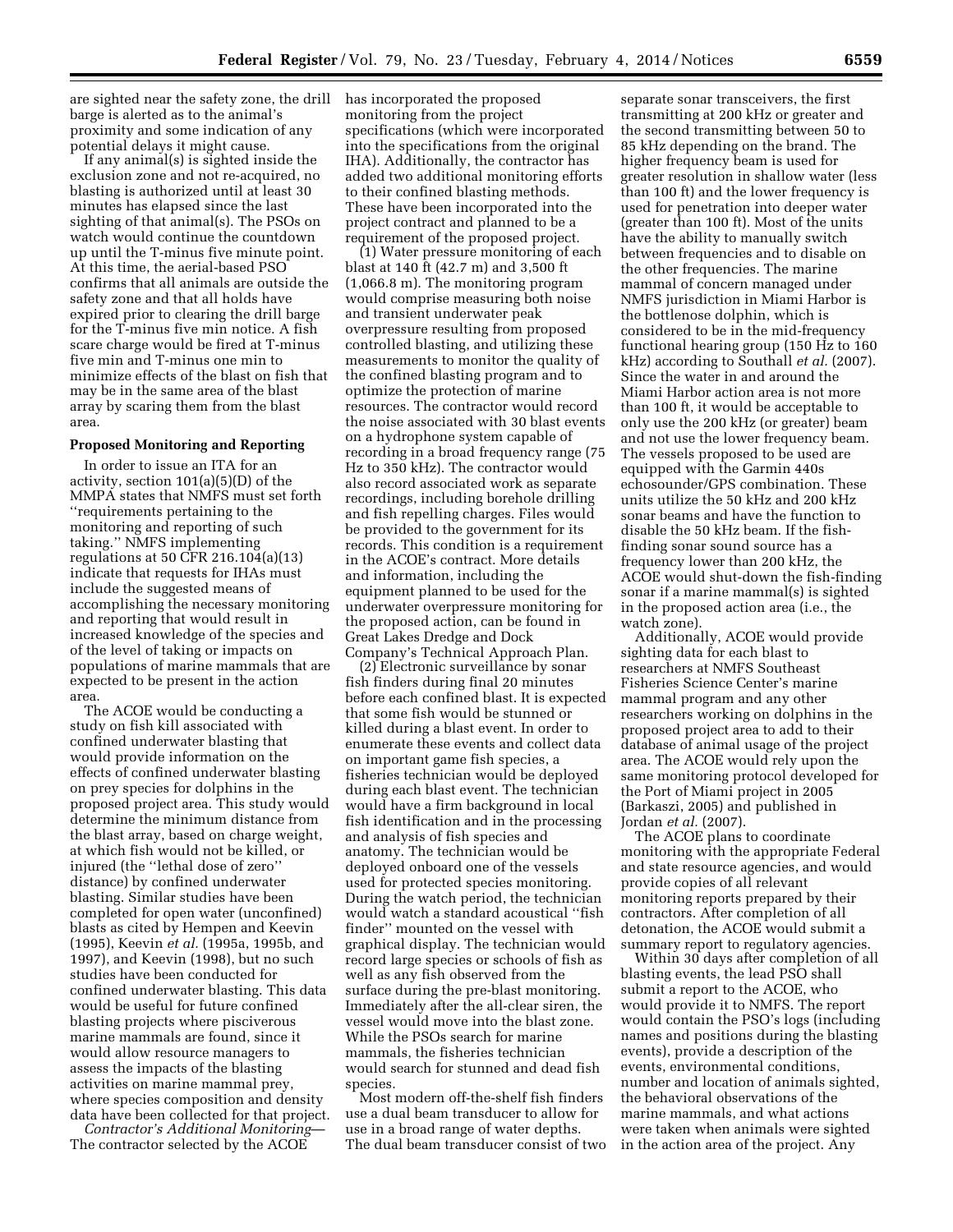problems associated with the event and suggestions for improvements shall also be documented in the report. A draft final report must be submitted to NMFS within 90 days after the conclusion of the blasting activities. The report would include a summary of the information gathered pursuant to the monitoring requirements set forth in the IHA, including dates and times of detonations as well as pre- and postblasting monitoring observations. A final report must be submitted to NMFS within 30 days after receiving comments from NMFS on the draft final report. If no comments are received from NMFS, the draft final report would be considered to be the final report.

In the unanticipated event that the specified activity clearly causes the take of a marine mammal in a manner prohibited by this IHA, such as an injury, serious injury or mortality, ACOE would immediately cease the specified activities and immediately report the incident to the Chief of the Permits and Conservation, Office of Protected Resources, NMFS at 301–427– 8401 and/or by email to *[Jolie.Harrison@](mailto:Jolie.Harrison@noaa.gov) [noaa.gov](mailto:Jolie.Harrison@noaa.gov)* and *[Howard.Goldstein@](mailto:Howard.Goldstein@noaa.gov) [noaa.gov,](mailto:Howard.Goldstein@noaa.gov)* and the NMFS Southeast Region Marine Mammal Stranding Network at 877–433–8299 (*[Blair.Mase@](mailto:Blair.Mase@noaa.gov) [noaa.gov](mailto:Blair.Mase@noaa.gov)* and *[Erin.Fougeres@noaa.gov](mailto:Erin.Fougeres@noaa.gov)*) (Florida Marine Mammal Stranding Hotline at 888–404–3922). The report must include the following information:

• Time, date, and location (latitude/ longitude) of the incident;

• Description of the incident;

• Status of all noise-generating source use in the 24 hours preceding the incident;

Water depth;

• Environmental conditions (e.g., wind speed and direction, Beaufort sea state, cloud cover, and visibility);

• Description of all marine mammal observations in the 24 hours preceding the incident;

• Species identification or description of the animal(s) involved;

• Fate of the animal(s); and

• Photographs or video footage of the animal(s) (if equipment is available).

Activities shall not resume until NMFS is able to review the circumstances of the prohibited take. NMFS shall work with ACOE to determine what is necessary to minimize the likelihood of further prohibited take and ensure MMPA compliance. ACOE may not resume their activities until notified by NMFS via letter or email, or telephone.

In the event that ACOE discovers an injured or dead marine mammal, and the lead PSO determines that the cause of the injury or death is unknown and

the death is relatively recent (i.e., in less than a moderate state of decomposition as described in the next paragraph), ACOE would immediately report the incident to the Chief of the Permits and Conservation Division, Office of Protected Resources, NMFS, at 301– 427–8401, and/or by email to *[Jolie.Harrison@noaa.gov](mailto:Jolie.Harrison@noaa.gov)* and *[Howard.Goldstein@noaa.gov,](mailto:Howard.Goldstein@noaa.gov)* and the NMFS Southeast Region Marine Mammal Stranding Network (877–433– 8299) and/or by email to the Southeast Regional Stranding Coordinator (*[Blair.Mase@noaa.gov](mailto:Blair.Mase@noaa.gov)*) and Southeast Regional Stranding Program Administrator (*[Erin.Fougeres@](mailto:Erin.Fougeres@noaa.gov) [noaa.gov](mailto:Erin.Fougeres@noaa.gov)*). The report must include the same information identified in the paragraph above. Activities may continue while NMFS reviews the circumstances of the incident. NMFS would work with ACOE to determine whether modifications in the activities are appropriate.

In the event that ACOE discovers an injured or dead marine mammal, and the lead PSO determines that the injury or death is not associated with or related to the activities authorized in the IHA (e.g., previously wounded animal, carcass with moderate to advanced decomposition, or scavenger damage), ACOE would report the incident to the Chief of the Permits and Conservation Division, Office of Protected Resources, NMFS, at 301–427–8401, and/or by email to *[Jolie.Harrison@noaa.gov](mailto:Jolie.Harrison@noaa.gov)* and *[Howard.Goldstein@noaa.gov,](mailto:Howard.Goldstein@noaa.gov)* and the NMFS Southeast Region Marine Mammal Stranding Network (877–433– 8299), and/or by email to the Southeast Regional Stranding Coordinator (*[Blair.Mase@noaa.gov](mailto:Blair.Mase@noaa.gov)*) and Southeast Regional Stranding Program Administrator (*[Erin.Fougeres@](mailto:Erin.Fougeres@noaa.gov) [noaa.gov](mailto:Erin.Fougeres@noaa.gov)*), within 24 hours of discovery. ACOE would provide photographs or video footage (if available) or other documentation of the stranded animal sighting to NMFS and the Marine Mammal Stranding Network.

## **Estimated Take by Incidental Harassment**

Except with respect to certain activities not pertinent here, the MMPA defines ''harassment'' as:

any act of pursuit, torment, or annoyance which (i) has the potential to injure a marine mammal or marine mammal stock in the wild [Level A harassment]; or (ii) has the potential to disturb a marine mammal or marine mammal stock in the wild by causing disruption of behavioral patterns, including, but not limited to, migration, breathing, nursing, breeding, feeding, or sheltering [Level B harassment].

The ACOE is requesting the take of Atlantic bottlenose dolphins, by Level B harassment only, incidental to proposed confined blasting activities at Miami Harbor. The ACOE notes that multiple IHAs (up to three) would likely be needed and requested for the project due to the duration of the planned blasting activities. See Table 2 (above) for NMFS's threshold criteria and metrics utilized for impact analyses from the use of explosives.

#### *Biscayne Bay Stock*

The Biscayne Bay stock of Atlantic bottlenose dolphins is bounded by Haulover Inlet to the north and Card Sound Bridge to the south. Biscayne Bay is 428 square mi (mi2) (1,108.5 square km [km2]) in area. The Port of Miami channel, within the boundaries of Biscayne Bay, is approximately 7,200 ft (2,194.6 m) long by 500 ft (152.4 m) wide, with the 3,425 ft (1,044 m) long by 1,400 ft (426.7 m) wide Dodge-Lummus Island turning basin (total area  $0.3$  mi<sup>2</sup> [ $0.8$  km<sup>2</sup>]) at the western terminus of Fisherman's Channel. The Port of Miami's channels consist of approximately 0.1% of the entire area of Biscayne Bay. To determine the maximum area of Biscayne Bay in which bottlenose dolphins may experience pressure levels greater than or equal to the 23 psi threshold for explosives less than 2,000 lb (907.2 kg), which has the potential to result in Level B harassment due to temporary threshold shift (TTS) and associated behavioral disruption, the ACOE may utilize a maximum charge weight of 450 lb (204.1 kg) with a calculated danger zone of 1,995 ft (608.1 m). Using this radius, the total area of this zone is approximately 0.1% of Biscayne Bay (12,503,617 ft2 [1,161,624 m2]).

Utilizing the pressure data collected the Miami Harbor Phase II project in 2005, for a maximum charge weight of 450 lbs in a fully confined blast, the pressure is expected to be 22 psi approximately 700 ft (213.4 m) from the blast, which is below the threshold for Level B harassment (i.e., 23 psi criteria for explosives less than 2,000 lb). However to ensure the protection of marine mammals, and in case of an incident where a detonation is not fully confined, the ACOE assumes that any animal within the boundaries of the danger zone would be taken by Level B harassment.

Litz (2007) identified 69 individuals of the Biscayne Bay stock that she classified as the ''northern dolphins'' meaning animals with a mean sighting history from 1994 to 2004 north of 25.61° North. The photo-ID study that Litz's data is based on encompassed an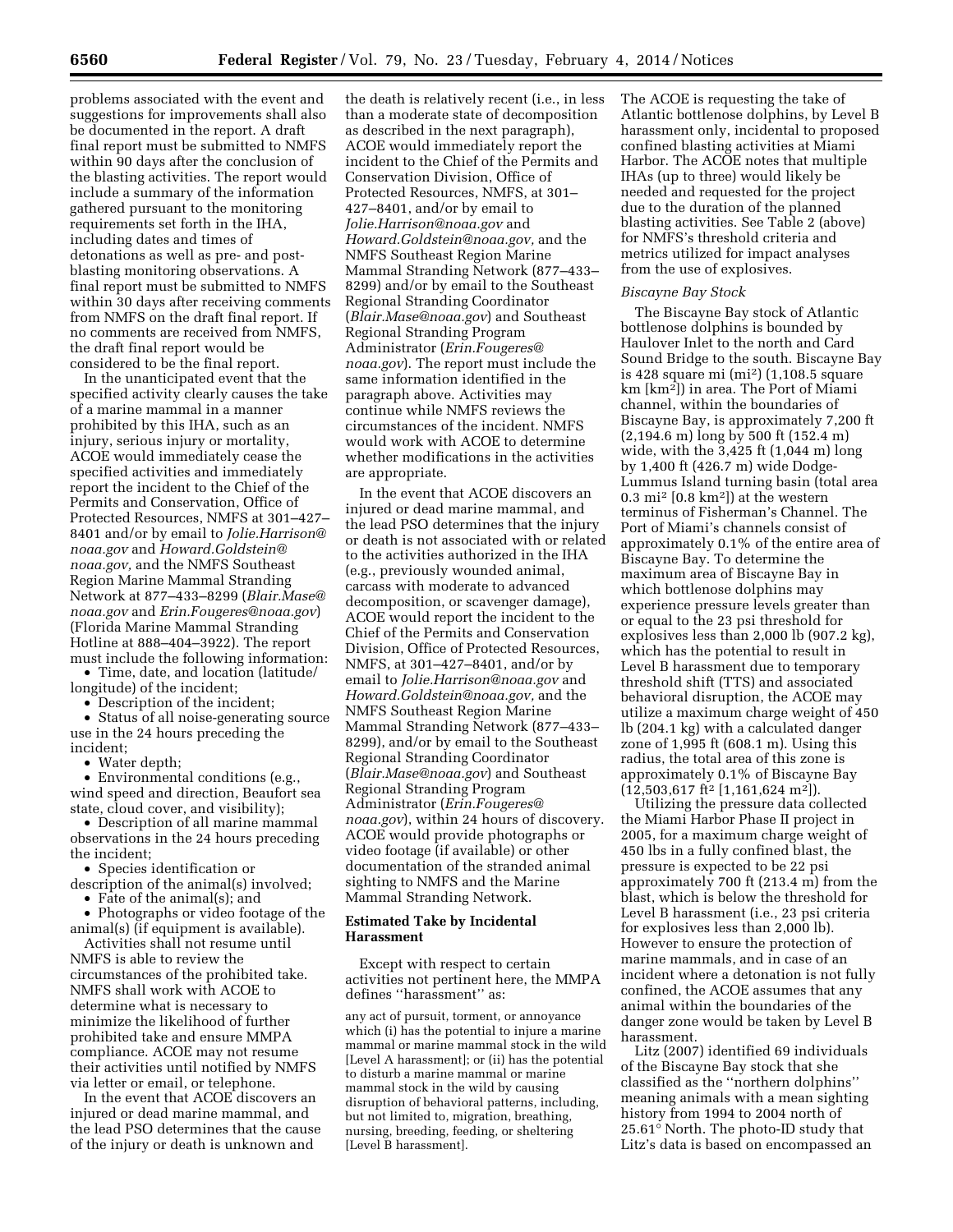area of approximately 200 mi2 (518 km2), approximately 50% of Biscayne Bay. The estimated maximum population of animals that may be in the project area is equal to the total number of uniquely identified animals for the entire photo-ID study of Biscayne Bay is 229 individuals (Waring *et al.,* 2010). The best population estimate for

Biscayne Bay is 157 individuals, which are based on SEFSC's most consistent survey effort conducted during the 2003 to 2007 photo-ID survey seasons (Waring *et al.,* 2010).

Table 4 (below) presents the estimated incidental take, by Level B harassment, for varying charge weight delays likely to be used during the blasting activities

and the estimated impacts based on the population estimates used in this analysis. In all cases, less than one bottlenose dolphin is expected to be taken incidental to each blasting event (0.049 minimum to 0.162 maximum). This assumes that the distribution of bottlenose dolphins is equal throughout all of Biscayne Bay.

TABLE 4—THE ESTIMATED INCIDENTAL TAKE OF BOTTLENOSE DOLPHINS FROM THE BISCAYNE BAY STOCK, PER EACH BLASTING EVENT, BASED ON THE MAXIMUM CHARGE WEIGHT/DELAY AND POPULATION DENSITY

| Maximum (lbs/delay) | Danger Zone<br>(f <sup>t</sup> ) | Estimated take<br>based on<br>minimum<br>population<br>estimate<br>(69 animals) | Estimated take<br>based on best<br>population<br>estimate<br>(157 animals) | Estimated take<br>based on<br>maximum<br>population<br>estimate<br>(229 animals) |
|---------------------|----------------------------------|---------------------------------------------------------------------------------|----------------------------------------------------------------------------|----------------------------------------------------------------------------------|
| 450                 | .992                             | 0.072                                                                           | 0.164                                                                      | 0.239                                                                            |
| 200                 | 1.518                            | 0.042                                                                           | 0.095                                                                      | 0.139                                                                            |
| 119                 | 277.،                            | 0.030                                                                           | 0.067                                                                      | 0.098                                                                            |
| $50$ .              | 957                              | 0.017                                                                           | 0.038                                                                      | 0.055                                                                            |
| 17                  | 668                              | 0.008                                                                           | 0.018                                                                      | 0.027                                                                            |

The ACOE accessed the NMFS SEFSC photo-ID survey data from 1990 to 2004 in Biscayne Bay via the OBIS-Seamap database (*<http://seamap.env.duke.edu/>*) and downloaded the Google Earth overlay of the data. Figure 12 of the ACOE's IHA application shows the general area of the Port of Miami and hot spots of bottlenose dolphin sightings both north and south of Miami Harbor. The data were used to see if sightings across all parts of the Biscayne Bay were equal. This sighting frequency data was not used to calculate the potential take numbers of marine mammals incidental to the blasting activities.

Reviewing the data from the Miami Harbor Phase II project in 2005, the ACOE noted that for the 40 detonations, 28% of all animals sighted within the action area (Fisherman's Channel) were bottlenose dolphins (the other animals sighted were manatees and sea turtles). Bottlenose dolphins were sighted inside the exclusion zone 12 times with a total of 30 individuals, with an average of 2.5 animals per sighting out of the total 58 bottlenose dolphins recorded during the project; therefore, groups of dolphins entered the exclusion zone multiple times. Also, dolphins entered the exclusion zone during 30% of the blasting events. Not all of the incidents where dolphins entered the exclusion zone resulted in a project delay, it is dependent upon when during the countdown the animals cross the line demarcating the exclusion zone, and how long they stay in the exclusion zone.

During the Miami Harbor Phase II project in 2005, bottlenose dolphins in the exclusion zone triggered delays on

four occasions during the 13 blasting events (31%). If the maximum 313 (365 calendar days/year minus 52 Sundays/ year [no confined blasting would occur on Sundays]) potential detonations for the duration of the one year IHA have an equal percentage of delays as the 2005 project (assuming construction starts in June with blasting March 2014 to March 2015 timeframe, with no blasting on Sundays), 94 of the detonations would be delayed for some period of time due to the presence of protected species and 29 of those delays would specifically be for bottlenose dolphins.

As a worst-case scenario, using the area of the danger zone (i.e., the area where Level B harassment would potentially occur), and recognizing that the Port of Miami is within the boundaries of the northern area described in Litz (2007), and that the danger zone of any blasting event using equal to or less than 450 lbs/delay would be approximately 0.1% of Biscayne Bay, the ACOE assumes that because animals are not evenly distributed throughout Biscayne Bay, that they travel as single individuals or in groups (as documented in the OBIS-Seamap data and the monitoring data from the Miami Harbor Phase II project in 2005), up to three bottlenose dolphins from the Biscayne Bay stock may be taken, by Level B harassment, incidental to each blasting event. This estimate does not take into account the proposed monitoring and mitigation measures to minimize potential impacts.

Assuming that the delays would be spread equally across the action area and using the calculation of 29 delays,

15 of the delayed blasting events would take place in Biscayne Bay since it compromises 52% of the proposed action area. Three bottlenose dolphins times 15 detonations is equal to 45 bottlenose dolphins potentially harassed (Level B) over the 1-year period.

### *Western North Atlantic Central Florida Coastal Stock*

The Western North Atlantic Central Florida Coastal stock of bottlenose dolphins is present in the coastal Atlantic waters shallower than 65.6 ft (20 m) in depth between latitude 29.4° North to the western end of Vaca Key (approximately 29.69° North to 81.11° West) where the stock boundary for the Florida Key stock begins, with an area of 3,007 mi2 (7,789 km2). The outer entrance channel of the Port of Miami is approximately 15,500 ft long (4,724.4 m) by 500 ft wide, which is approximately 0.28 mi2 (0.73 km2). The Port of Miami's channels consist of approximately 0.009% of the stocks boundaries.

The same calculations for assessing the potential impacts to bottlenose dolphins from the proposed blasting activities that were used for the Biscayne Bay stock were also applied to this stock. To determine the maximum area of the coastal Atlantic in which bottlenose dolphins may experience pressure levels greater than or equal to the 23 psi threshold for explosives less than 2,000 lb (907.2 kg), which has the potential to result in Level B harassment due to TTS and associated behavioral disruption, the ACOE may utilize a maximum charge weight of 450 lb (204.1 kg) with a calculated danger zone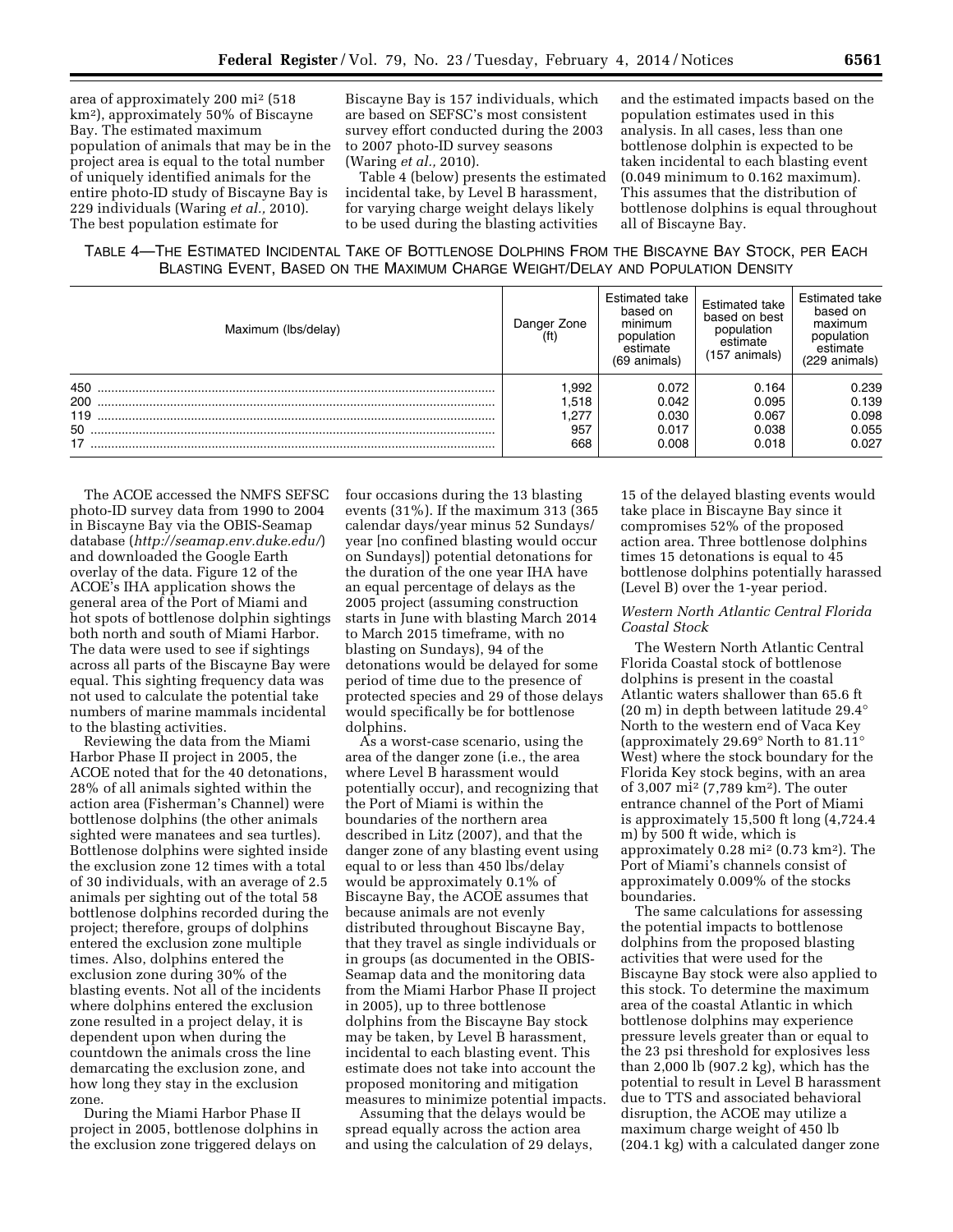of 1,995 ft (608.1 m). Using this radius, the total area of this zone is approximately 0.015% of coastal Atlantic where this stock is expected to occur).

For an open-water, unconfined blast, the pressure edge of the danger zone is expected to be 23 psi. For a fully confined blast, the pressure at the edge of the danger zone is expected to be 6 psi. Utilizing the pressure data collected the Miami Harbor Phase II project in 2005, for a maximum charge weight of 450 lbs in a fully confined blast, the pressure is expected to be 22 psi

approximately 700 ft (213.4 m) from the blast, which is below the threshold for Level B harassment (i.e., 23 psi criteria for explosives less than 2,000 lb). However to ensure the protection of marine mammals, and in case of an incident where a detonation is not fully confined, the ACOE assumes that any animal within the boundaries of the danger zone would be taken by Level B harassment.

Waring *et al.* (2010) estimates the minimum population for the Western North Atlantic Central Florida stock to be 5,094 animals, and estimates the best population to be 6,318 animals.

Table 5 (below) presents the estimated incidental take, by Level B harassment, for varying charge weight delays likely to be used during the proposed blasting activities and the estimated impacts based on the population estimates used in this analysis. In all cases, less than one bottlenose dolphin is expected to be taken incidental to each blasting event (0.102 minimum to 0.948 maximum). This assumes that the distribution of bottlenose dolphins is equal throughout all of the stock's range.

# TABLE 5—THE ESTIMATED INCIDENTAL TAKE OF BOTTLENOSE DOLPHINS FROM THE WESTERN NORTH ATLANTIC CENTRAL FLORIDA COASTAL STOCK, PER EACH BLASTING EVENT, BASED ON THE MAXIMUM CHARGE WEIGHT/DELAY AND POP-ULATION DENSITY

| Maximum (Ibs/delay) | Danger zone<br>Ιt | Estimated take<br>based on<br>minimum<br>population<br>estimate<br>(5,094) | Estimated take<br>based on best<br>population<br>estimate<br>(6,318) |
|---------------------|-------------------|----------------------------------------------------------------------------|----------------------------------------------------------------------|
| 450                 | .992              | 0.758                                                                      | 0.940                                                                |
| 200                 | .520              | 0.441                                                                      | 0.547                                                                |
| 119                 | .279              | 0.312                                                                      | 0.387                                                                |
| 50                  | 958               | 0.175                                                                      | 0.217                                                                |
| 17                  | 668               | 0.085                                                                      | 0.106                                                                |

Other than the aerial surveys conducted by NMFS used to develop the stock assessment report, the ACOE has not been able to locate any additional photo-ID or habitat usage analysis for this stock. As a result, the ACOE is unable to determine if animals are evenly distributed throughout the stock's range, particularly in the southernmost portion of the stock's range where the action area is located.

To be conservative, the ACOE would use the same assumptions for the Western North Atlantic Central Florida Coastal stock as was used for the Biscayne Bay stock. Reviewing the data from the Miami Harbor Phase II project in 2005, the ACOE noted that for the 40 detonations, 28% of all animals sighted within the action area (Fisherman's Channel) were bottlenose dolphins (the other animals sighted were manatees and sea turtles). Bottlenose dolphins were sighted inside the exclusion zone 12 times with a total of 30 individuals, with an average of 2.5 animals per sighting out of the total 58 bottlenose dolphins recorded during the project; therefore, groups of dolphins entered the exclusion zone multiple times. Also, dolphins entered the exclusion zone during 30% of the blasting events. Not all of the incidents where dolphins entered the exclusion zone resulted in a project delay, it is dependent upon when during the countdown the

animals cross the line demarcating the exclusion zone, and how long they stay in the exclusion zone.

During the Miami Harbor Phase II project in 2005, bottlenose dolphins in the exclusion zone triggered delays on four occasions during the 13 blasting events (31%). If the maximum 313 planned detonations for the duration of the one year IHA (equal to 365 calendar days/year minus 52 Sundays/year [no confined blasting would occur on Sundays) have an equal percentage of delays as the 2005 project (assuming construction starts in June with blasting March 2014 to March 2015 timeframe, with no blasting on Sundays), 94 of the detonations would be delayed for some period of time due to the presence of protected species and 29 of those delays would specifically be for bottlenose dolphins.

As a worst-case scenario, using the area of the danger zone (i.e., the area where Level B harassment would potentially occur), and that the danger zone of any blasting event using equal to or less than 450 lbs/delay would be approximately 0.009% of the stock's range. The ACOE assumes that because animals are not evenly distributed throughout the stock's range, that they travel as single individuals or in groups (as documented in the monitoring data from the Miami Harbor Phase II project in 2005), up to three bottlenose

dolphins from the Western North Atlantic Central Florida Coastal stock may be taken, by Level B harassment, incidental to each blasting event. This estimate does not take into account the proposed monitoring and mitigation measures to minimize potential impacts.

Assuming that delays would be spread equally across the action area and using the calculation of 29 delays, 14 of the delayed blasting events would take place in the Outer Entrance Channel since it compromises 48% of the proposed action area. Three bottlenose dolphins times 14 detonations is equal to 42 bottlenose dolphins potentially exposed to underwater sound and pressure over a one year period for an IHA incidental to the proposed confined blasting activities at the Port of Miami.

### *Summary of Requested Estimated Take*

Without the implementation of the proposed monitoring and mitigation measures, the ACOE has calculated up to 87 bottlenose dolphins (45 from the Biscayne Bay stock, 42 of the Western North Atlantic Central Florida stock) may be potentially taken, by Level B harassment, incidental to the proposed blasting operations over the course of the one year IHA. Due to the protective measures of confined blasts, the implementation of the monitoring and mitigation measures (i.e., danger,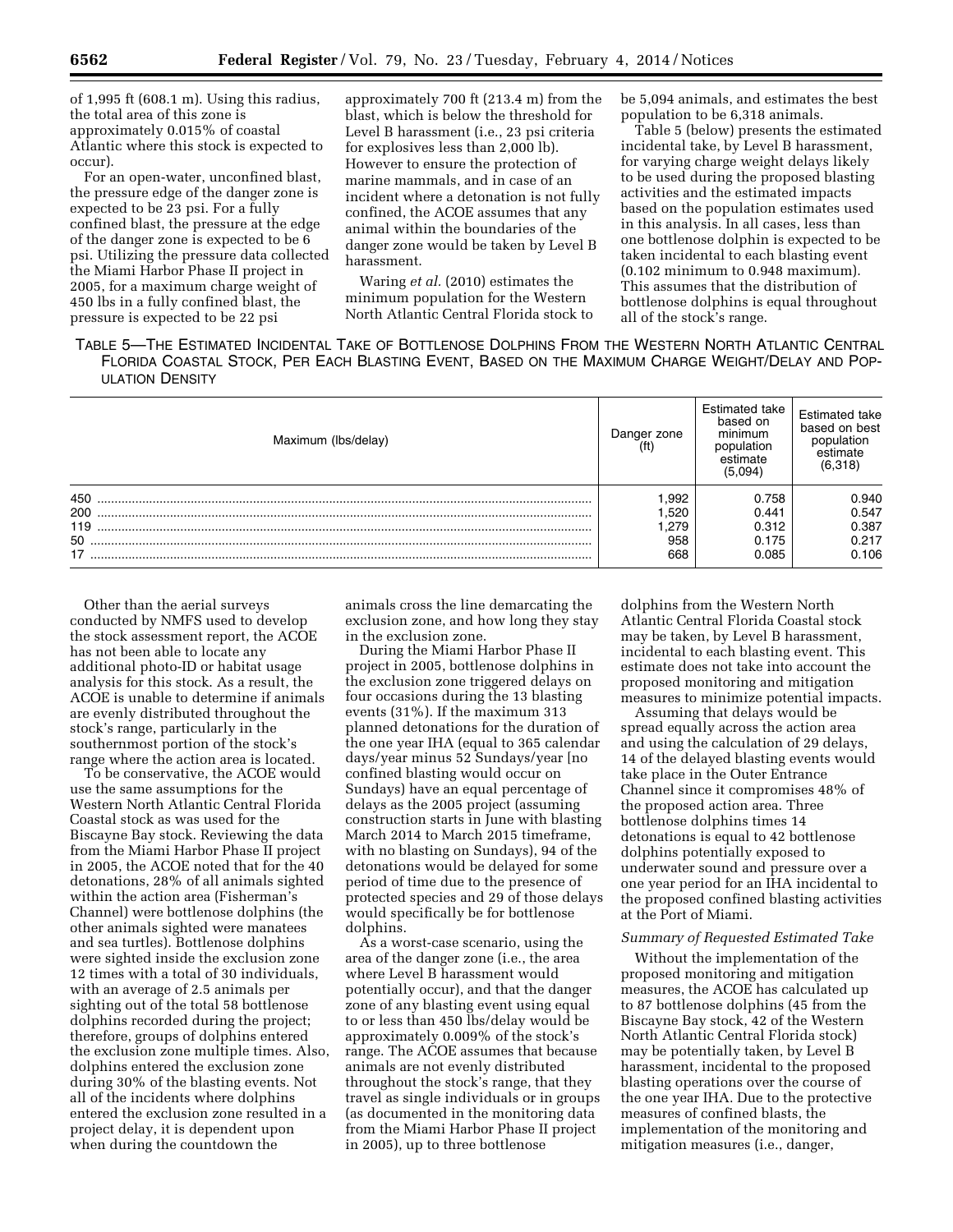exclusion, safety, and watch zones, use of the confined blasting techniques, as well as PSOs), the ACOE is requesting the take, by Level B harassment only, of a total of 22 bottlenose dolphins (12 bottlenose dolphins from the Biscayne Bay stock and 10 bottlenose dolphins from the Western North Atlantic Central Florida Coastal stock). The ACOE believes that the implementation of the protective measures of confined blasts reduces the potential for take to approximately 25% of the calculated take without any monitoring and mitigation measures. Based on the previous project by the ACOE at Miami Harbor, with 40 blast events and no documented take, this estimated take is likely high.

# **Encouraging and Coordination Research**

The ACOE would coordinate monitoring with the appropriate Federal and state resource agencies, including NMFS Office of Protected Resources and NMFS SERO Protected Resources Division, and would provide copies of any monitoring reports prepared by the contractors.

#### **Negligible Impact and Small Numbers Analyses and Determinations**

As a preliminary matter, NMFS typically includes our negligible impact and small numbers analyses and determinations under the same section heading of our **Federal Register** notices. Despite co-locating these terms, NMFS acknowledges that negligible impact and small numbers are distinct standards under the MMPA and treat them as such. The analyses presented below do not conflate the two standards; instead, each standard has been considered independently and NMFS has applied the relevant factors to inform our negligible impact and small numbers determinations.

NMFS has defined ''negligible impact'' in 50 CFR 216.103 as ''. . . an impact resulting from the specified activity that cannot be reasonably expected to, and is not reasonably likely to, adversely affect the species or stock through effects on annual rates of recruitment or survival.'' In making a negligible impact determination, NMFS evaluated factors such as:

(1) The number of anticipated injuries, serious injuries, or mortalities;

(2) The number, nature, and intensity, and duration of Level B harassment (all relatively limited);

(3) The context in which the takes occur (i.e., impacts to areas of significance, impacts to local populations, and cumulative impacts when taking into account successive/ contemporaneous actions when added to the baseline data);

(4) The status of stock or species of marine mammals (i.e., depleted, not depleted, decreasing, increasing, stable, and impact relative to the size of the population);

(5) Impacts on habitat affecting rates of recruitment or survival; and

(6) The effectiveness of monitoring and mitigation measures (i.e., the manner and degree in which the measure is likely to reduce adverse impacts to marine mammals, the likely effectiveness of the measures, and the practicability of implementation).

Tables 1, 4, and 5 in this document discloses the habitat, regional abundance, conservation status, density, and the number of individuals potentially exposed to sounds and pressure levels considered the threshold for Level B harassment. There are no known important reproductive or feeding areas in the proposed action area.

For reasons stated previously in this document, the specified activities associated with the ACOE's confined blasting operations are not likely to cause PTS, or other non-auditory injury, serious injury, or death to affected marine mammals. As a result, no take by injury, serious injury, or death is anticipated or authorized, and the potential for temporary or permanent hearing impairment is very low and would be minimized through the incorporation of the proposed monitoring and mitigation measures.

Tables 4 and Table 5 of this document outline the number of requested Level B harassment takes that are anticipated as a result of these proposed confined blasting activities. Approximately 22 Atlantic bottlenose dolphins (12 from the Biscayne Bay stock, 10 from the Western North Atlantic Central Florida Coastal stock) are anticipated to incur short-term, minor, hearing impairment (TTS) and associated behavioral disruption due to the instantaneous duration of the confined blasting events. While some other species of marine mammals may occur in the proposed project area, only Atlantic bottlenose dolphins are anticipated to be potentially impacted by the ACOE's proposed confined blasting operations.

Many animals perform vital functions, such as feeding, resting, traveling, and socializing, on a diel cycle (i.e., 24-hr cycle). Behavioral reactions to noise exposure (such as disruption of critical life functions, displacement, or avoidance of important habitat) are more likely to be significant if they last more than one diel cycle or recur on subsequent days (Southall *et al.,* 2007).

Consequently, a behavioral response lasting less than one day and not recurring on subsequent days is not considered particularly severe unless it could directly affect reproduction or survival (Southall *et al.,* 2007). The ACOE's proposed action at Miami Harbor includes up to two planned blasting events per day over multiple days; however, they are very short in duration and in a relatively small area surrounding the blast holes (compared to the range of the animals), and are only expected to potentially result in momentary exposures and reactions by marine mammals in the proposed action area, which would not be expected to accumulate in a manner that would impact reproduction or survival.

Atlantic bottlenose dolphins are the only species of marine mammals under NMFS jurisdiction that are likely to occur in the proposed action area; they are not listed as threatened or endangered under the ESA, however both stocks are listed as depleted and considered strategic under the MMPA. To reduce impacts on these stocks (and other protected species in the proposed action area), the ACOE must delay operations if animals enter designated zones. Due to the nature, degree, and context of the Level B harassment anticipated and described in this notice (see ''Potential Effects on Marine Mammals'' section above), the activity is not expected to impact rates of recruitment or survival for any affected species or stock, particularly given NMFS's and the applicant's plan to implement mitigation, monitoring, and reporting measures to minimize impacts to marine mammals. Also, the proposed confined blasting activities are very short in duration and there are no known important areas in the ACOE's proposed action area. Additionally, the proposed confined blasting operations would not adversely impact marine mammal habitat.

As mentioned previously, NMFS estimates that one species of marine mammals under its jurisdiction could be potentially affected by Level B harassment over the course of the IHA. For each species, these numbers are estimated to be small (i.e., 22 Atlantic bottlenose dolphins, 12 from the Biscayne Bay stock [17% of the estimated minimum population, 7.6% of the estimated best population, and 5.2% of the estimated maximum population], and 10 from the Western North Atlantic Central Florida Coastal stock [0.19% of the estimated minimum population and 0.15% of the estimated best population]) when compared to the population of the stock and has been mitigated to the lowest level practicable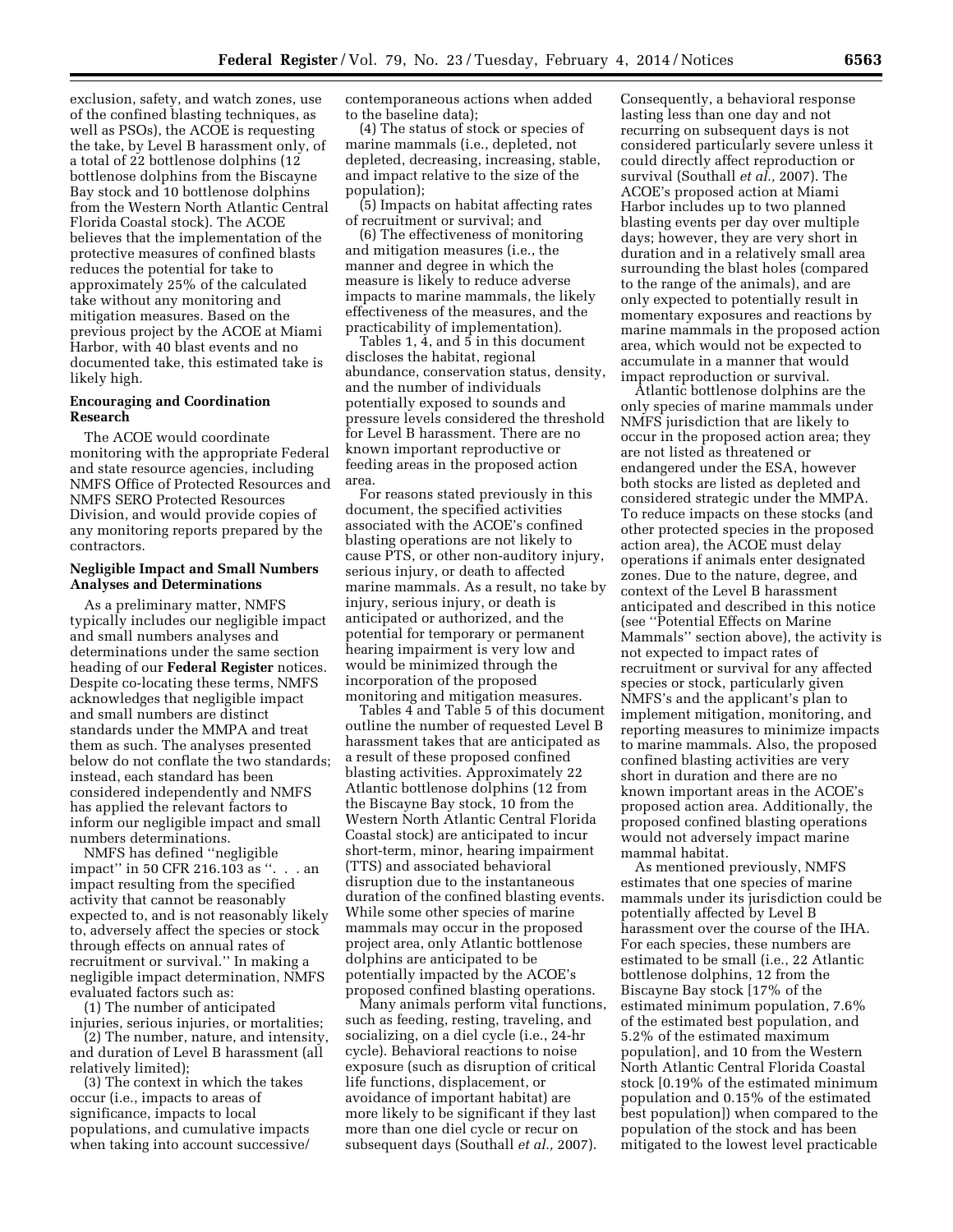through the incorporation of the proposed monitoring and mitigation measures described in this document.

NMFS has preliminarily determined, provided that the aforementioned proposed mitigation and monitoring measures are implemented, that the impact of conducting the confined blasting activities in the Port of Miami from March 2014 through March 2015 may result at worst in a temporary modification in behavior and/or low level physiological effects (Level B harassment) of small numbers of Atlantic bottlenose dolphins.

While behavioral modifications, including temporarily vacating the area immediately after confined blasting operations, may be made by these species to avoid the resultant underwater acoustic disturbance, the availability of alternate areas within this area and the instantaneous and sporadic duration of the confined blasting activities, have led NMFS to determine that the taking by Level B harassment from the specified activity would have a negligible impact on the affected species in the specified geographic region. NMFS believes that the length of the proposed confined blasting operations, the requirement to implement mitigation measures, and the inclusion of the monitoring and reporting measures, would reduce the amount and severity of the potential impacts from the proposed confined blasting operations to the degree that it would have a negligible impact on the species or stocks of marine mammals in the proposed action area.

# **Impact on Availability of Affected Species for Taking for Subsistence Uses**

Section 101(a)(5)(D) also requires NMFS to determine that the authorization would not have an unmitigable adverse effect on the availability of marine mammal species or stocks for subsistence use. There is no subsistence hunting for marine mammals in the action area (waters off of the coast of southeast Florida) that implicates MMPA section 101(a)(5)(D).

### **Endangered Species Act**

Under section 7 of the ESA, the ACOE requested formal consultation with the NMFS SERO, on the project to improve the Port of Miami on September 5, 2002, and reinitiated consultation on January 6, 2011. NMFS determined that the action is likely to adversely affect one ESA-listed species and prepared a Biological Opinion (BiOp) issued on September 8, 2011, that analyzes the project's effects on staghorn coral (*Acropora cervicornis*) and its designated critical habitat. It is NMFS's

biological opinion that the ACOE's proposed action is likely to adversely affect staghorn coral, but is not likely to jeopardize its continued existence or destroy or adversely modify its designated critical habitat. Based upon NMFS SERO's updated analysis, NMFS no longer expects the project is likely to adversely affect Johnson's seagrass (*Halophila johnsonii*) or its designated critical habitat. NMFS SERO has determined that the ESA-listed marine mammals (blue, fin, sei, humpback, North Atlantic right, and sperm whales), smalltooth sawfish (*Pristis pectinata*), and leatherback sea turtles (*Dermochelys coriacea*) are not likely to be adversely affected by the proposed action. Previous NMFS BiOps have determined that hopper dredges may affect hawksbill (*Eretmochelys imbricata*), Kemp's ridley (*Lepidochelys kempii*), green (*Chelonia mydas*), and loggerhead (*Caretta caretta*) sea turtles through entrainment by the draghead. Any incidental take of loggerhead, green, Kemp's ridley, or hawksbill sea turtles due to hopper dredging has been previously authorized in NMFS's 1997 South Atlantic Regional BiOp on hopper dredging along the South Atlantic coast. The ACOE is currently in re-initiation of consultation with NMFS on the South Atlantic Regional BiOp. Should a new BiOp is issued by NMFS while construction is underway at Miami Harbor, the applicable Terms and Conditions of that South Atlantic Regional BiOp would be incorporated into the project.

### **National Environmental Policy Act**

To meet National Environmental Policy Act (NEPA) (42 U.S.C. 4321 *et seq.*) requirements, the ACOE has prepared a ''Final General Reevaluation Report and Environmental Impact Statement on the Navigation Study for Miami Harbor, Miami-Dade County, Florida'' (FEIS) and a ''Record of Decision on the Navigation Study for Miami Harbor, Miami-Dade County, Florida'' (ROD) for the project was signed on May 22, 2006; however, this document does not analyze NMFS's action, the issuance of the IHA for the ACOE's activity. NMFS, after independently reviewing and evaluating the document for sufficiency and compliance with the Council of Environmental Quality (CEQ) regulations and NOAA Administrative Order (NAO) 216–6 § 5.09(d), has conducted a separate NEPA analysis and prepared an ''Environmental Assessment for Issuance of an Incidental Harassment Authorization for U.S. Army Corps of Engineers Confined Blasting Operations During the Port of

Miami Construction Project in Miami, Florida,'' which analyzes the project's purpose and need, alternatives, affected environment, and environmental effects for the action prior to making a determination on the issuance of the IHA. Based on the analysis in the EA and the underlying information in the record, including the IHA application, proposed IHA, public comments, and formal ESA section 7 consultation, NMFS prepared and signed a Finding of No Significant Impact (FONSI) determining that preparation of an Environmental Impact Statement is not required. The FONSI was signed on July 31, 2012 prior to the issuance of the IHA for the ACOE's activities in March 2013 to March 2014. The currently proposed confined blasting operations that would be covered by the proposed IHA from March 2014 to March 2015 are similar to the confined blasting operations described in the NMFS EA and the ACOE's FEIS and the effects of the proposed IHA fall within the scope of those documents and do not require further supplementation. After considering public comments received in response to the publication in the **Federal Register** notice and proposed IHA, NMFS will decide whether to reaffirm its FONSI.

#### **Proposed Authorization**

As a result of these preliminary determinations, NMFS proposes to issue an IHA to the ACOE for conducting confined blasting operations at the Port of Miami, provided the previously mentioned mitigation, monitoring, and reporting requirements are incorporated. The duration of the IHA would not exceed one year from the date of its issuance. The proposed IHA language is provided below:

U.S. Army Corps of Engineers, Jacksonville District, P.O. Box 4970, Jacksonville, Florida (FL) 32232, is hereby authorized under section 101(a)(5)(D) of the Marine Mammal Protection Act (MMPA) (16 U.S.C.  $1371(a)(5)(D)$ , to harass small numbers of marine mammals incidental to blasting operations as part of the Miami Harbor Deepening Project in the Port of Miami in Miami-Dade County, Florida:

1. This Authorization is valid from March 15, 2014, through March 14, 2015.

2. This Authorization is valid only for the U.S. Army Corps of Engineers (ACOE) activities associated with the blasting of the Port of Miami in Miami-Dade County, Florida. The blasting operations shall be limited to waters shallower than 60 feet (ft) (18.3 meters [m]) and located entirely on the continental shelf and shall not take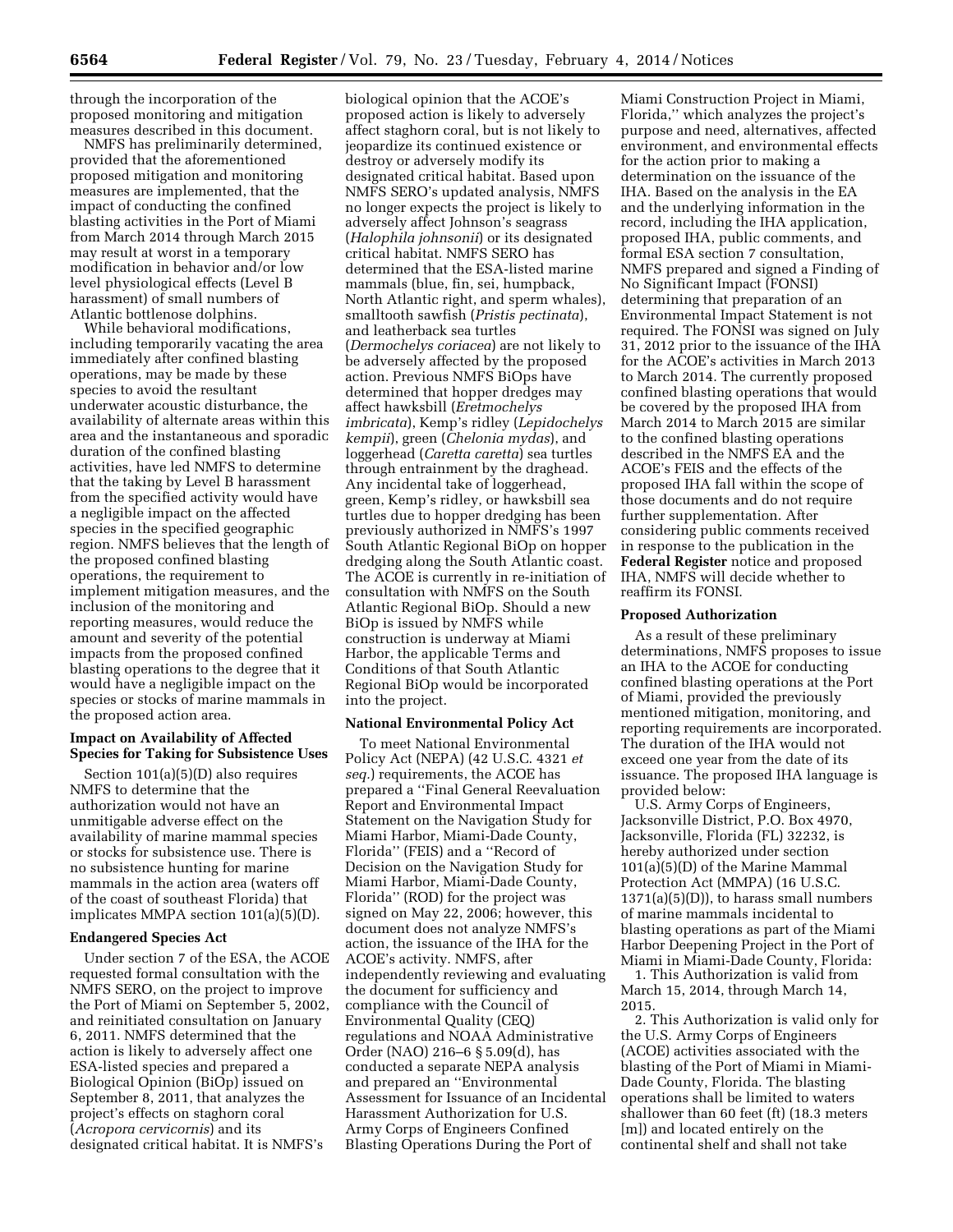place seaward of the outer reef. The four components to be conducted by the ACOE, as part of the project in Miami Harbor, are:

(a) Widening of Cut 1 and deepening of Cut 1 and Cut 2;

(b) Adding a turn widener and deepening at the southern intersection of Cut 3 within Fisherman's Channel;

(c) Widening and deepening the Fisher Island Turning Basin; and

(d) Expanding the Federal Channel and Port of Miami berthing areas in Fisherman's Channel and the Lummus Island Turning Basin.

3. *Species Authorized and Level of Takes* 

(a) The incidental taking of marine mammals, by Level B harassment only, is limited to the following species in the waters of Biscayne Bay and the Atlantic Ocean:

(i) Odontocetes—12 animals from the Biscayne Bay Stock and 10 from the Western North Atlantic Central Florida Coastal Stock (22 total) of Atlantic bottlenose dolphin (*Tursiops truncatus*).

(ii) If any marine mammal species under NMFS jurisdiction are encountered during blasting operations that are not authorized taking and are likely to be exposed to sound thresholds greater than or equal to Level B harassment, then the Holder of this Authorization must delay or suspend blasting operations to avoid take.

(b) The taking by injury (Level A harassment), serious injury, or death of any of the species listed in Condition 3(a) above or the taking of any kind of any other species of marine mammal is prohibited and may result in the modification, suspension or revocation of this Authorization.

4. The methods authorized for taking by Level B harassment are limited to the following acoustic sources:

(a) Explosives with a maximum charge weight per delay of 450 lb (4.5 kg)

5. The taking of any marine mammal in a manner prohibited under this Authorization must be reported immediately to the Office of Protected Resources, National Marine Fisheries Service (NMFS), at 301–427–8401.

6. *Mitigation and Monitoring Requirements* 

The Holder of this Authorization is required to implement the following mitigation and monitoring requirements when conducting the specified activities to achieve the least practicable impact on affected marine mammal species or stocks:

(a) The Florida Fish and Wildlife Conservation Commission (FWC), the U.S. Fish and Wildlife Service (USFWS), and NMFS must review the contractor's approved blasting plan prior to any blasting activities. This blasting proposal must include information concerning a watch program and details of the blasting events. This information must be submitted at least 30 days prior to the proposed date of the blast(s) to the following addresses:

(i) FWC–ISM, 620 South Meridian Street, Mail Stop 6A, Tallahassee, FL 32399–1600 or *[ImperiledSpecies@](mailto:ImperiledSpecies@myfwc.com) [myfwc.com](mailto:ImperiledSpecies@myfwc.com)* and Dr. Allen Foley *[allen.foley@myfwc.com.](mailto:allen.foley@myfwc.com)* 

(ii) NMFS Office of Protected Resources, 1315 East-West Highway, Silver Spring, MD 20910.

(iii) NMFS Southeast Regional Office, Protected Species Management Branch, 263 13th Avenue South, St. Petersburg, FL 33701, and

(iv) USFWS, 1339 20th Street, Vero Beach, FL 32960–3559.

(b) The contractor's blasting plan shall include at least the following information:

(i) A list of Protected Species Observers (PSOs), their qualifications, and positions for the watch, including a map depicting the proposed locations for boat or land-based PSOs. NMFSqualified PSOs must have prior on-thejob experience observing for marine mammals and other protected species during previous in-water blasting events where the blasting activities were similar in nature to the blasting project in the Port of Miami.

(ii) The amount of explosive charge proposed, the explosive charge's equivalency in TNT, how it will be executed (depth of drilling, stemming, in-water, etc.), a drawing depicting the placement of the charges, size of the exclusion zone, and how it will be marked (also depicted on a map), tide tables for the blasting event(s), and estimates of times and days for blasting events (with an understanding this is an estimate, and may change due to weather, equipment, etc.).

(c) A test blast program shall be completed prior to implementing a construction blasting program. The test blast program shall have all the same monitoring and mitigation measures in place for marine mammals and other protected species (see below).

(d) The weight of explosives to be used in each blast shall be limited to the lowest poundage of explosives that can adequately break the rock.

(e) The explosives shall be confined in a hole with drill patterns (i.e., holes in the array) that are restricted to a minimum of 8 ft (2.4 m) separation from a loaded hole.

(f) The hours of blasting shall be restricted from two hours after sunrise to one hour before sunset to ensure adequate observation of marine mammals in the project area.

(g) Select explosive products and their practical application method to address vibration and air blast (overpressure) control for protection of existing structures and marine wildlife.

(h) Loaded blast holes shall be individually delayed to reduce the maximum lbs per delay at point detonation (in order to spread the explosive's total pressure over time), which in turn will reduce the mortality radius. Delay timing adjustments with a minimum of eight milliseconds (ms) between delay detonations to stagger the blast pressures and prevent cumulative addition of pressures in the water.

(i) Cap the hole containing explosives with rock in order to spread the explosive's outward potential of the blast and total overpressure over time, thereby reducing the chance of injuring a marine mammal or other protected species.

(j) The blast design shall match, to the extent possible, the energy needed in the ''work effort'' of the borehole to the rock mass to minimize excess energy vented into the water column or hydraulic shock.

(k) If possible, avoid scheduling blasting operations during the period from November 1 through March 31(due to the increased likelihood of manatees [*Trichechus manatus latirostris*] being present within the project area).

(l) Calculate, establish, and monitor a danger (i.e., inner-most zone, located closest to the blast), exclusion (i.e., the danger zone plus 500 ft [152.4 m], safety (i.e., the third zone), and watch zone (i.e., the outer most zone) with the appropriate radius (R) based on the weight of explosives per delay. The danger zone has been determined to be larger than or equal to the threshold for Level B harassment, as defined by the MMPA. All of the zones will be noted by buoys for each of the blasts. Danger Zone R (ft) = 260 (lbs/delay) $\frac{1}{3}$ 

Exclusion Zone R  $ft$  =  $[260$   $(lbs/$ delay $]^{1/3}$  + 500 ft

Safety Zone  $R = 520$  (lbs/delay) $\frac{1}{3}$ Watch Zone  $R = 3$  [260 (lbs/delay)<sup>1</sup>/<sub>3</sub>]

(m) The watch program shall begin at least one hour prior to the schedule start of blasting to identify the possible presence of marine mammals and is continuous throughout the blast. The watch program shall continue for at least 30 minutes after detonations are complete.

(n) The watch program shall consists of a minimum of six NMFS-qualified PSOs (at least one aerial-based PSO, two boat-based PSOs, two drill barge-based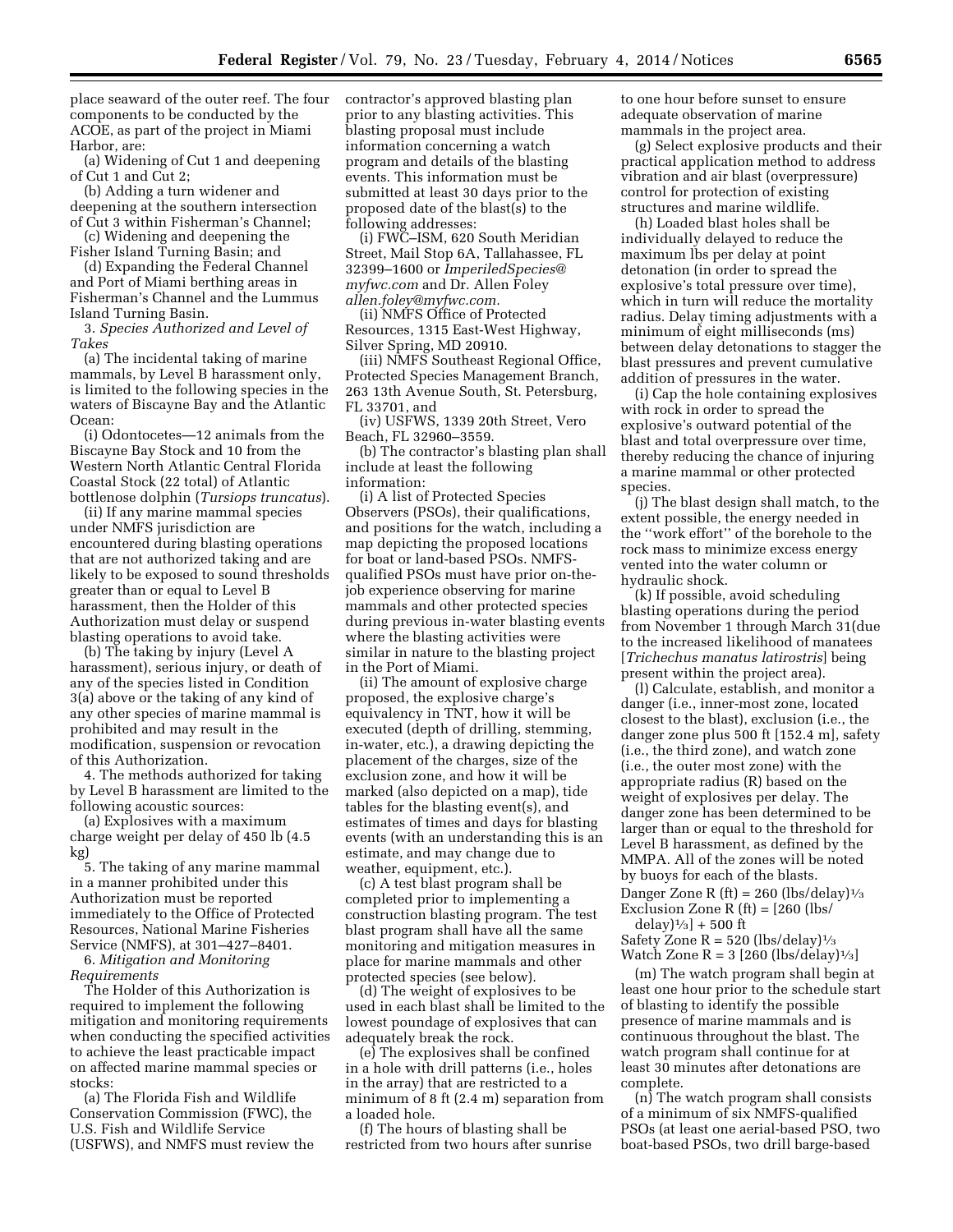PSOs, and one PSO placed in the most optimal observation location on a dayby-day basis depending on the location of the blast and the placement of dredging equipment). NMFS-qualified PSOs must be approved in advance by NMFS's Office of Protected Resources, to record the effects of the blasting and dredging activities and the resulting noise on marine mammals. Each PSO shall be equipped with a two-way marine-band VHF radio that shall be dedicated exclusively to the watch. Extra radios shall be available in case of failures. All of the PSOs shall be in close communication with the blasting sub-contractor in order to half the blast event if the need arises. If all PSOs do not have working radios and cannot contact the primary PSO and the blasting sub-contractor during the preblast watch, the blast shall be postponed until all PSOs are in radio contact. PSOs shall be equipped with polarized sunglasses, binoculars, a red flag for back-up visual communication, and appropriate data sheets (i.e., a sighting log with a map) to record sightings and other pertinent data. All blasting events are weather dependent and conditions must be suitable for optimal viewing conditions to be determined by the PSOs.

(o) The watch program shall include a continuous aerial survey to be conducted by aircraft, as approved by the Federal Aviation Administration. The aerial-based PSO is in contact with vessel and drill barge-based PSOs and the drill barge with regular 15 minute radio checks through the watch period. The aerial PSO will fly in a turbine engine helicopter with the doors removed to provide maximum visibility of the zones.

(p) Boat-based PSOs are placed on one of two vessels, both of which have attached platforms that place the PSOs eyes at least 10 ft (3 m) above the water surface enabling optimal visibility of the water from the vessels. The boat-based PSOs cover the safety zone where waters are deep enough to safely operate the boats without any impacts to seagrass resources. At no time are any of the boats with PSOs allowed in shallow areas where propellers could potentially impact the seagrass.

(q) If any marine mammals are spotted during the watch, the PSO will notify the aerial-based PSO and/or other PSOs via radio. The animal(s) is located by the aerial-based PSO to determine its range and bearing from the blast array. Initial locations and all subsequent reacquisitions are plotted on maps. Animals within or approaching the safety zone are tracked by the aerial and boat-based PSOs until they have exited

the safety zone, the drill barge is alerted as to the animal's proximity and some indication of any potential delays it might cause.

(r) If any animal(s) is sighted inside the safety zone and not re-acquired, no blasting is authorized until at least 30 minutes has elapsed since the last sighting of that animal(s). The PSOs on watch will continue the countdown up until the T-minus five minutes point. At this time, the aerial-based PSO confirms that all animals are outside the safety zone and that all holds have expired prior to clearing the drill barge for the T-minus five minutes notice.

(s) The blasting event shall be halted if an animal(s) is sighted within the exclusion zone, within the five minutes before the explosives are scheduled to be detonated. An ''all clear'' signal must be obtained from the aerial PSO before the detonation can occur. The blasting event shall be halted immediately upon request of any of the PSOs. If animals are sighted, the blast event shall not take place until the animal(s) moves out of the exclusion zone under its own volition. Animals shall not be herded away or intentionally harassed into leaving. Specifically, the animals must not be intentionally approached by project watercraft or aircraft. If the animal(s) is not sighted a second time, the even may resume 30 minutes after the last sighting.

(t) Blasting shall be delayed when a marine mammal is detected within the exclusion zone at the point where the blast countdown reaches the T-minus five minutes. At that time, if an animal is in or near the safety zone, the countdown is put on hold until the zone is completely clear of marine mammals and all 30 minutes sighting holds have expired. Animal movements into the safety zone prior to that point are monitored closely, but do not necessarily stop the countdown. The exception to this would be stationary animals that do not appear to be moving out of the area or animals that do not appear to be moving out of the area or animals that begin moving into the safety zone late in the countdown. For these cases, holds on the T-minus 15 minutes may be called to keep the shipping channel open and minimize the impact on the Port of Miami operations.

(u) During times of high turbidity and reduced visibility through the water column that compromise the sightability of animals below the water surface, adjustments should be made to the monitoring and mitigation program so that all protected species can be confirmed outside of the safety zone prior to the T-minus five minutes, just

as they are under normal visual conditions.

(v) After the blast, any animal(s) seen prior to the blast are visually relocated whenever possible.

(w) The PSOs and contractors shall evaluate any problems encountered during blasting events and logistical solutions shall be presented to the Contracting Officer. Corrections to the watch shall be made prior to the next blasting event. If any one of the aforementioned conditions is not met prior to or during the blasting, the watch PSOs shall have the authority to terminate the blasting event. If any one of the aforementioned conditions is not met prior to or during the blasting, the watch PSOs shall have the authority to terminate the blasting event, until resolution can be reached with the Contracting Officer.

(x) A fish scare charge shall be fired at T-minus five minutes and T-minus one minute to minimize effects of the blast on fish that may be in the same area of the blast array by scaring them from the blast area.

(y) A study on fish kill associated with confined underwater blasting shall be conducted to provide information on the effects of confined underwater blasting on prey species for dolphins. This study shall determine the minimum distance from the blast array, based on charge weight, that fish will not be killed, or injured, by confined underwater blasting.

(z) Water pressure monitoring shall be conducted of each blast at 140 ft (42.7 m) and 3,500 ft (1,066.8 m).

(aa) Conduct electronic surveillance by fish-finding sonar during the final 20 minutes before each confined blast event. If the sound source associated with the fish-finding sonar device is lower than 200 kHz, the ACOE shall shut-down the fish-finding sonar if marine mammals are sighted in the confined underwater blasting area (i.e., watch zone).

7. *Reporting Requirements.*  The Holder of this Authorization is required to:

(a) Submit a draft report on all activities and monitoring results to the Chief of the Permits and Conservation Division, Office of Protected Resources, NMFS, within 90 days after completion of the demolition and removal activities. This report must contain and

summarize the following information: (i) Dates, times, locations, weather,

sea conditions during all blasting and dredging activities and marine mammal sightings; (ii) Species, number, location,

distance, and behavior of any marine mammals, as well as associated blasting